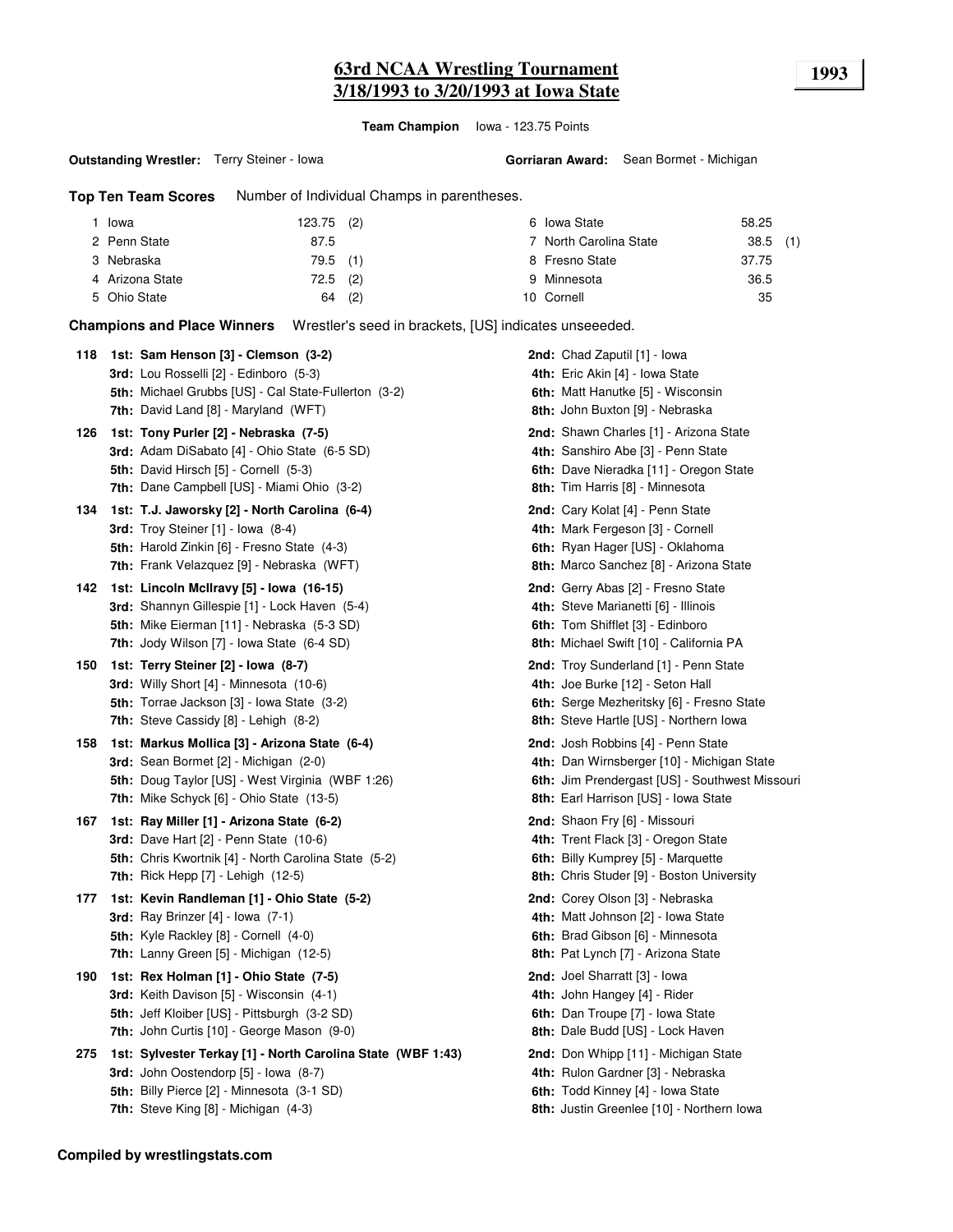# **3/18/1993 to 3/20/1993 at Iowa State 1993 NCAA Wrestling Championship Page 1 of 30**

| Robbie Sordi, Fresno State [12]                 |                             |                          |                    |                  |
|-------------------------------------------------|-----------------------------|--------------------------|--------------------|------------------|
| Brian Nissen, Oregon State                      | Robbie Sordi 8-6            |                          |                    |                  |
| Matt Hanutke, Wisconsin [5]                     | Matt Hanutke 7-5            | Matt Hanutke Fall 5:51   |                    | 118 Weight Class |
| Pete Rinella, Bloomsburg                        |                             |                          |                    |                  |
| Eric Akin, Iowa State [4]                       |                             |                          | Eric Akin 4-3      |                  |
| Tom Manning, Kent State                         | Eric Akin Fall 4:58         |                          |                    |                  |
| David Barden, Tennessee-Chattanooga             |                             | Eric Akin 6-3            |                    |                  |
| Michael Grubbs, Cal State-Fullerton             | Michael Grubbs 12-8         |                          |                    |                  |
| David Land, Maryland [8]                        |                             |                          |                    | Chad Zaputil 2-1 |
| Scott Kindig, Millersville                      | David Land 14-3             |                          |                    |                  |
| John Buxton, Nebraska [9]                       |                             | David Land 6-2           |                    |                  |
| Gary Baker, Pennsylvania                        | John Buxton 10-2            |                          |                    |                  |
| Chad Zaputil, Iowa [1]                          |                             |                          | Chad Zaputil 12-11 |                  |
| Mike Mulrooney, Brown                           | Chad Zaputil Fall 6:35      |                          |                    |                  |
| Jeff Mirabella, Northwestern                    |                             | Chad Zaputil Fall 5:33   |                    |                  |
| Joey Dansby, Cal Poly-SLO                       | Joey Dansby 10-6            |                          |                    |                  |
| Donnell Rawls, Appalachian State [7]            |                             |                          |                    | Sam Henson 3-2   |
| Shawn Conyers, Ohio State                       | Donnell Rawls TF 22-7, 6:52 |                          |                    |                  |
|                                                 |                             |                          |                    |                  |
|                                                 |                             | Donnell Rawls 4-2 OT     |                    |                  |
| Brad Bruhl, Northern Iowa [10]                  | Kevin Roberts 7-5           |                          |                    |                  |
| Kevin Roberts, Oregon                           |                             |                          | Lou Rosselli 4-3   |                  |
| Lou Rosselli, Edinboro [2]                      | Lou Rosselli 11-5           |                          |                    |                  |
| Gabe Zirkelbach, Purdue                         |                             | Lou Rosselli 10-1        |                    |                  |
| John Bove, Cornell                              | John Bove 5-3               |                          |                    |                  |
| Mike Renella, Illinois State                    |                             |                          |                    | Sam Henson 3-2   |
| Brian Slates, Lock Haven                        | Tom Sinacore 3-2            |                          |                    |                  |
| Tom Sinacore, Old Dominion                      |                             | Sam Henson TF 17-0, 3:22 |                    |                  |
| Dantae Smith, Morgan State                      | Sam Henson 20-7             |                          |                    |                  |
| Sam Henson, Clemson [3]                         |                             |                          |                    |                  |
| Shawn Nelson, Penn State [6]                    | Shawn Nelson 14-1           |                          | Sam Henson 6-1     |                  |
| Anthony Gencarelli, Seton Hall                  |                             |                          |                    |                  |
| Eric Ivins, Oklahoma<br>Scott Gonyo, Drake [11] | Scott Gonyo 3-2             | Shawn Nelson 11-6        |                    |                  |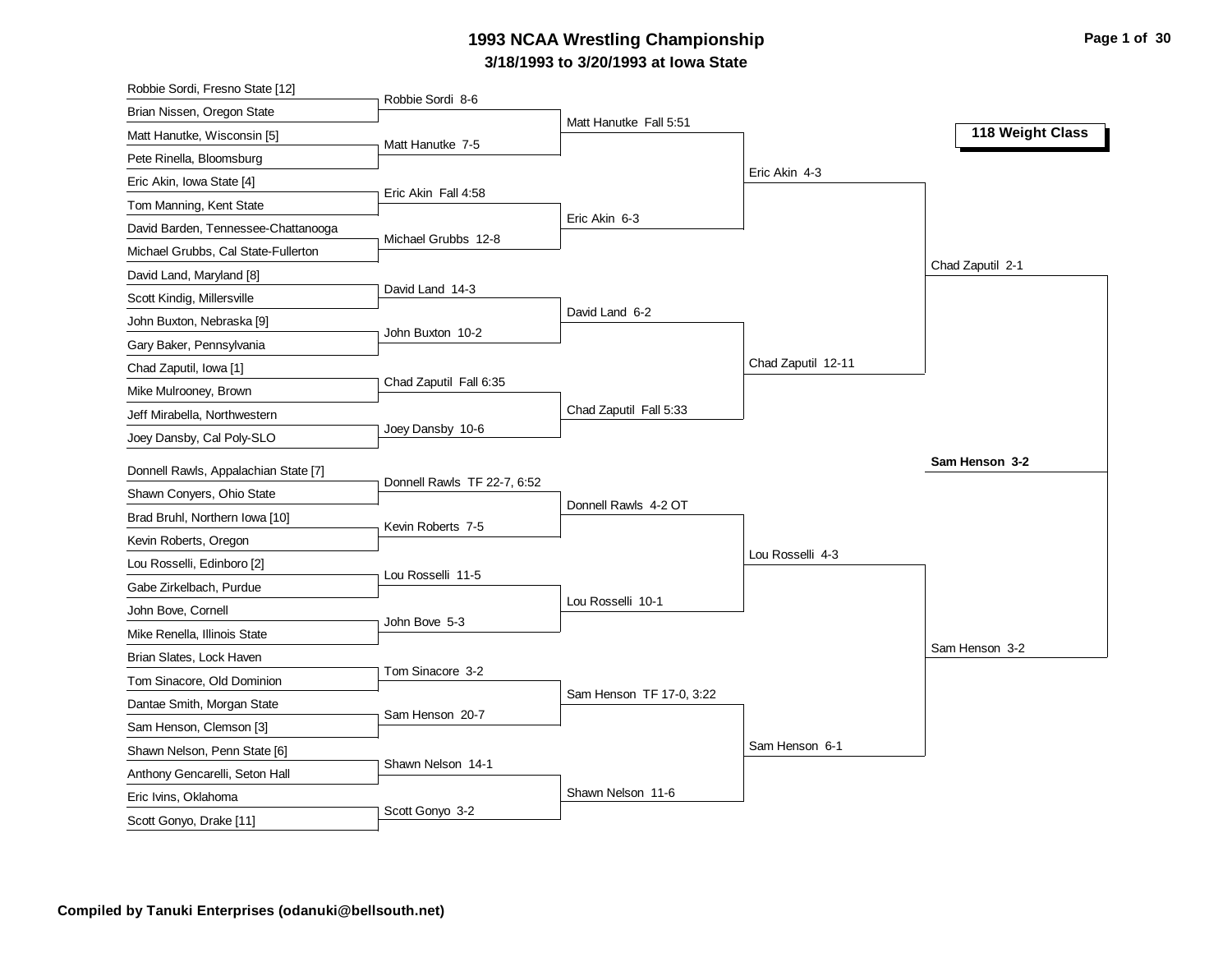### **3/18/1993 to 3/20/1993 at Iowa State 1993 NCAA Wrestling Championship Page 2 of 30**

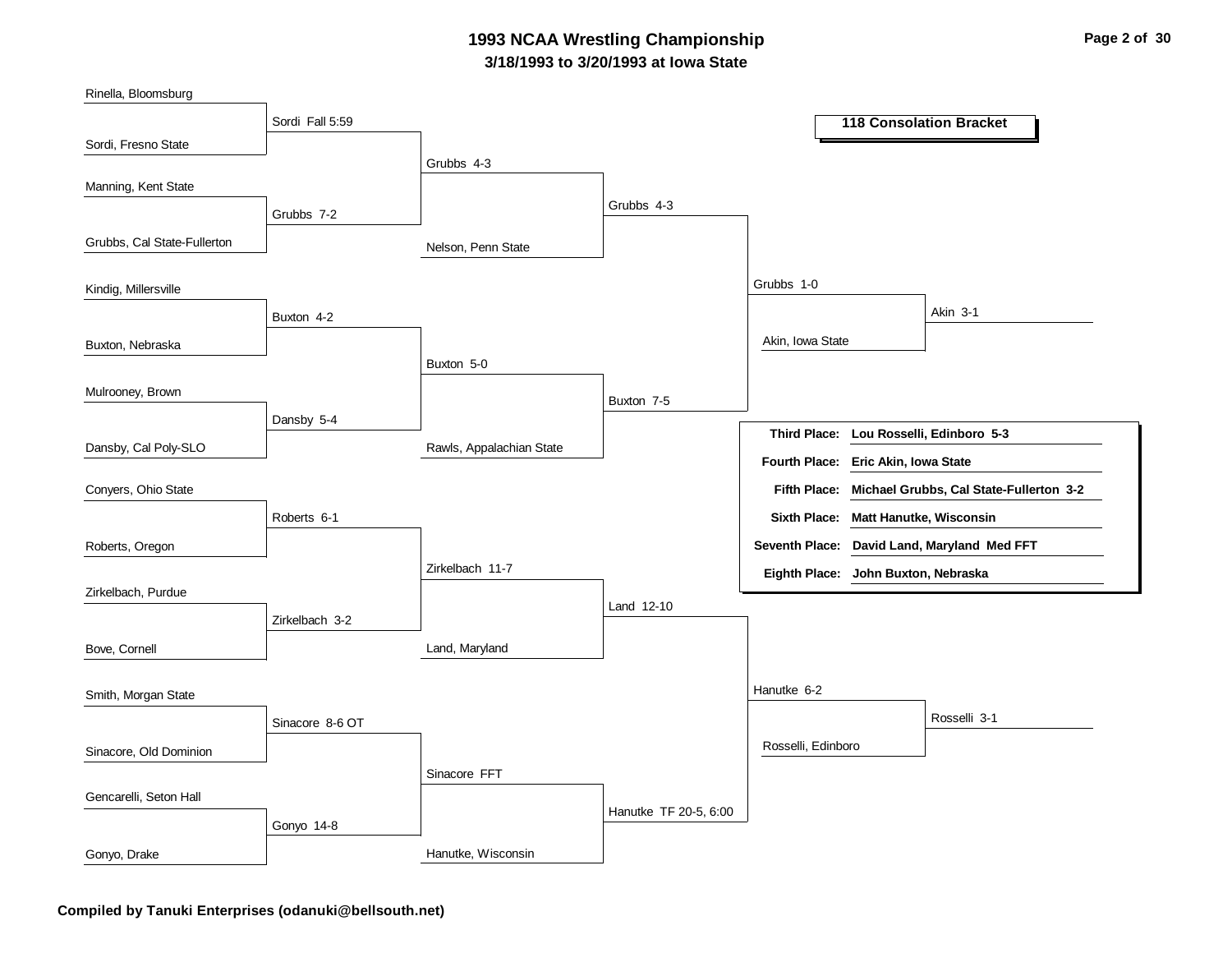# **3/18/1993 to 3/20/1993 at Iowa State 1993 NCAA Wrestling Championship Page 3 of 30**

#### **Championship Pigtail Bouts for 118**

Chad Zaputil, Iowa

Zaputil Fall 5:55 Jason Wartinger, Hofstra

#### **Consolation Pigtail Bouts for 118**

Mike Mulrooney, Brown

Mulrooney 6-2 Jason Wartinger, Hofstra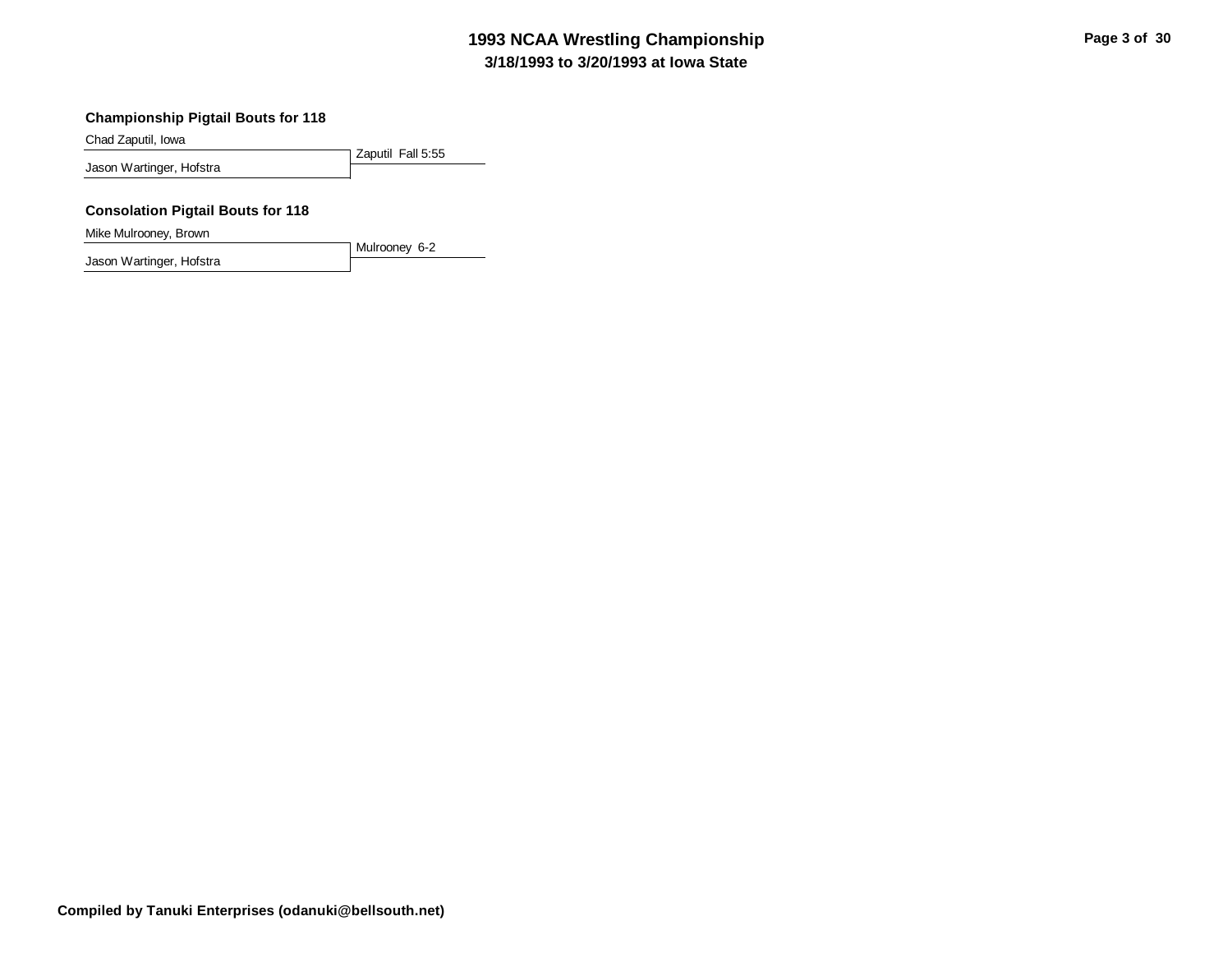# **3/18/1993 to 3/20/1993 at Iowa State 1993 NCAA Wrestling Championship Page 4 of 30**

| David Hirsch, Cornell [5]                                 |                            |                         |                       |                   |
|-----------------------------------------------------------|----------------------------|-------------------------|-----------------------|-------------------|
| Erick Shaw, Old Dominion                                  | David Hirsch 16-3          |                         |                       |                   |
| Jason Cluff, Michigan [12]                                | Jason Cluff 13-5           | Jason Cluff 4-2         |                       | 126 Weight Class  |
| John Richey, Pittsburgh                                   |                            |                         |                       |                   |
| Frank Laccone, Purdue                                     |                            |                         | Adam DiSabato 6-3     |                   |
| Scott Eastmond, Brigham Young                             | Scott Eastmond 9-8         |                         |                       |                   |
| Adam DiSabato, Ohio State [4]                             |                            | Adam DiSabato 8-5       |                       |                   |
| Charlie Morgan, Morgan State                              | Adam DiSabato 25-11        |                         |                       |                   |
| Dane Campbell, Miami Ohio                                 |                            |                         |                       | Shawn Charles 5-3 |
| Shawn Charles, Arizona State [1]                          | Shawn Charles 17-5         |                         |                       |                   |
| Tom Koch, Lehigh                                          |                            | Shawn Charles 13-6      |                       |                   |
| George Swann, Bucknell                                    | George Swann 3-2           |                         |                       |                   |
| Tony Dong, Southwest Missouri                             |                            |                         | Shawn Charles 4-1     |                   |
| Tim Harris, Minnesota [8]                                 | Tim Harris 8-6             |                         |                       |                   |
| Wade Rogers, Seton Hall                                   |                            | Tim Harris 8-5          |                       |                   |
| Rick Williams, Iowa State [9]                             | Wade Rogers 3-0            |                         |                       |                   |
|                                                           |                            |                         |                       | Tony Purler 7-5   |
| Tony Purler, Nebraska [2]<br>Jared Ezzell, North Carolina | Tony Purler Fall 2:14      |                         |                       |                   |
|                                                           |                            | Tony Purler Fall 5:43   |                       |                   |
| Matt Finacchio, Rider                                     | Tad Yeager 10-7            |                         |                       |                   |
| Tad Yeager, Northwestern                                  |                            |                         | Tony Purler Fall 6:36 |                   |
| Troy Bouzakis, Clemson [7]                                | Troy Bouzakis 8-0          |                         |                       |                   |
| Matt Dernlan, Liberty                                     |                            | Brad Rozanski Fall 6:50 |                       |                   |
| Shane Roselle, Cal State-Bakersfield                      | Brad Rozanski 9-3          |                         |                       |                   |
| Brad Rozanski, Bloomsburg [10]                            |                            |                         |                       | Tony Purler 3-0   |
| Sanshiro Abe, Penn State [3]                              | Sanshiro Abe 10-4          |                         |                       |                   |
| Mike Norton, North Carolina State                         |                            | Sanshiro Abe 11-6       |                       |                   |
| Kevin Hogan, Iowa                                         | Willie Carpenter Fall 2:12 |                         |                       |                   |
| Willie Carpenter, Brown                                   |                            |                         | Sanshiro Abe FFT      |                   |
| Shawn Harrison, Oklahoma [6]                              | Shawn Harrison Fall 3:55   |                         |                       |                   |
| Alan Smith, Citadel                                       |                            | Shawn Harrison 5-4      |                       |                   |
| Andy Showalter, Northern Iowa                             | Dave Nieradka 13-2         |                         |                       |                   |
| Dave Nieradka, Oregon State [11]                          |                            |                         |                       |                   |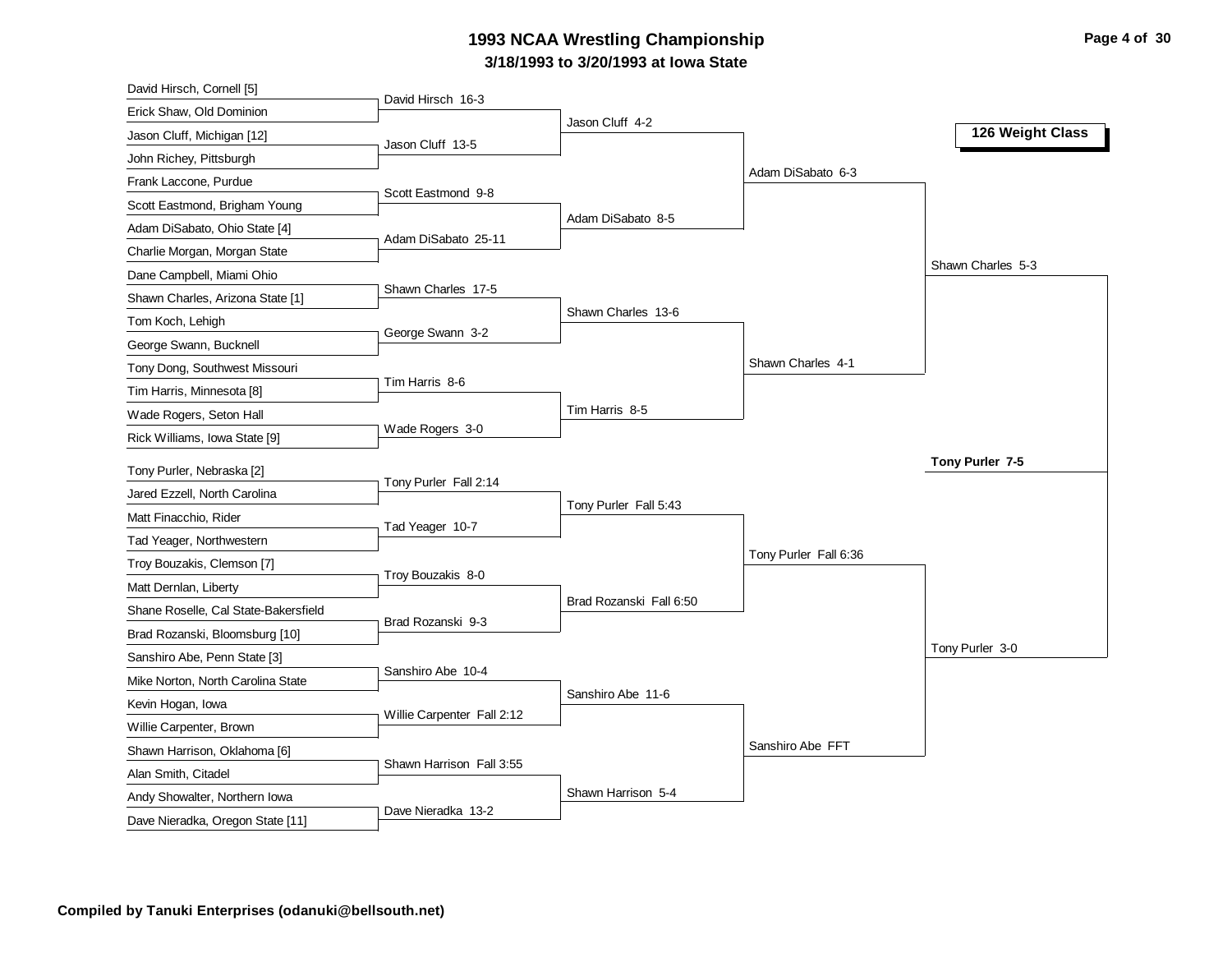### **3/18/1993 to 3/20/1993 at Iowa State 1993 NCAA Wrestling Championship Page 5 of 30**

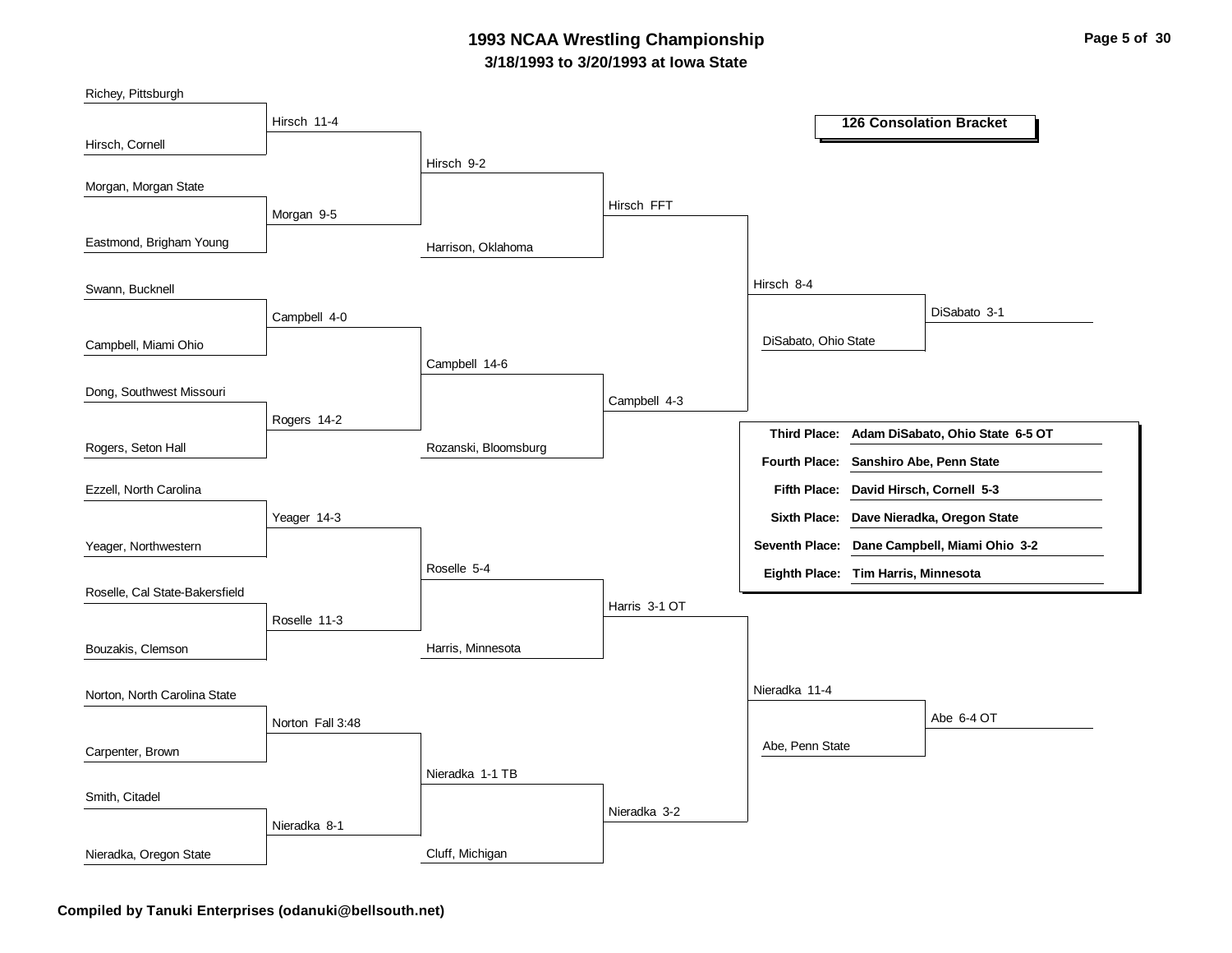# **3/18/1993 to 3/20/1993 at Iowa State 1993 NCAA Wrestling Championship Page 6 of 30**

#### **Championship Pigtail Bouts for 126**

Matt Finacchio, Rider

Finacchio 10-5 Jeff Maes, Cal State-Fullerton

Dong 6-5 OT

Tony Dong, Southwest Missouri

Shawn Husick, Lock Haven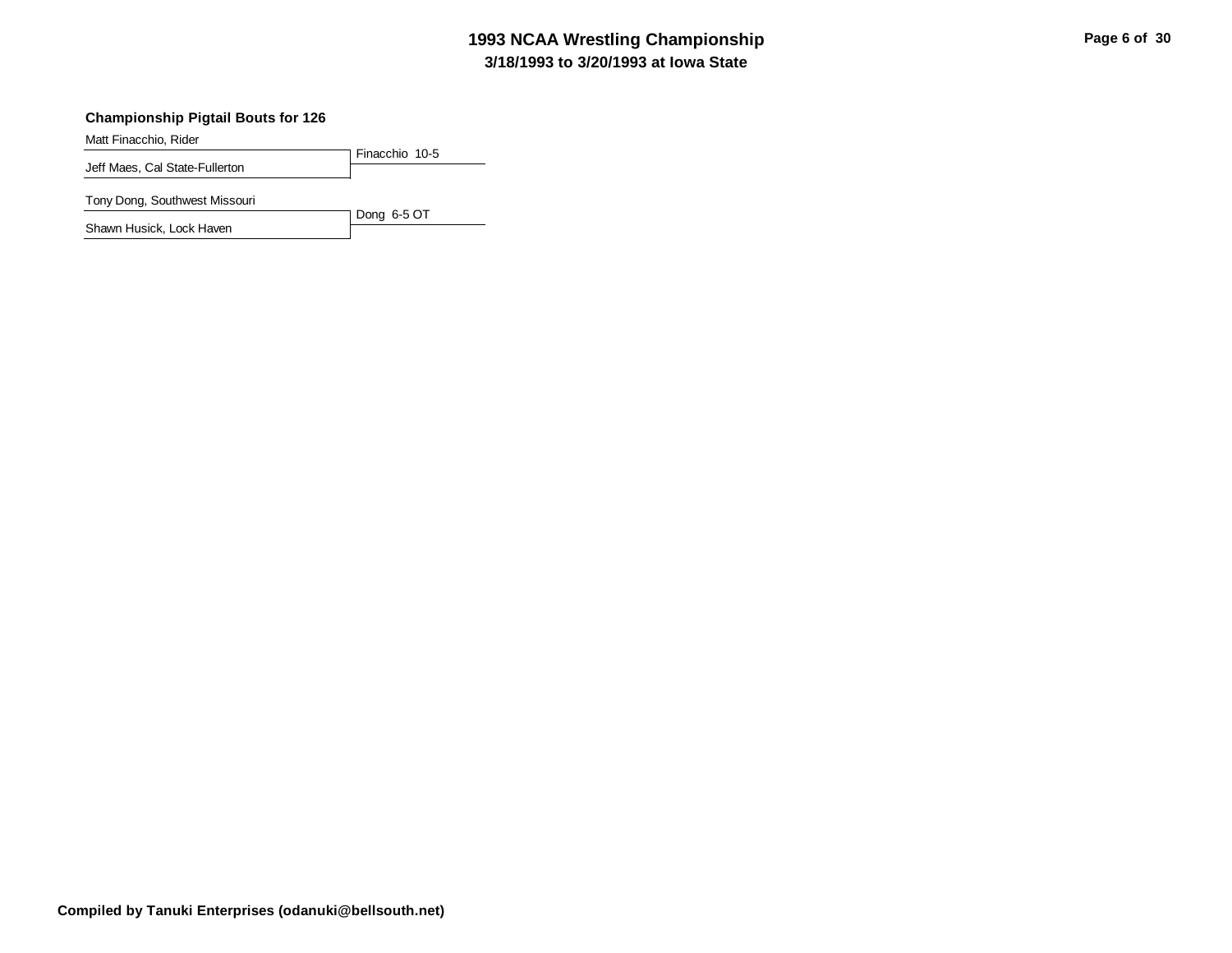# **3/18/1993 to 3/20/1993 at Iowa State 1993 NCAA Wrestling Championship Page 7 of 30**

| Derek Mountsier, Iowa State [12]                          |                            |                             |                       |                    |
|-----------------------------------------------------------|----------------------------|-----------------------------|-----------------------|--------------------|
| Eric Childs, Rider                                        | Derek Mountsier 7-4        |                             |                       |                    |
| Dunyasha Yetts, Ohio State [5]                            | Dunyasha Yetts 7-0         | Dunyasha Yetts 11-5         |                       | 134 Weight Class   |
| Dominic Boutain, Cal State-Bakersfield                    |                            |                             |                       |                    |
| Cory Sonnen, Oregon                                       |                            |                             | Cary Kolat 10-2       |                    |
| David Ross, Southwest Missouri                            | David Ross 4-2             |                             |                       |                    |
| Cary Kolat, Penn State [4]                                |                            | Cary Kolat 7-3              |                       |                    |
| Ryan Hager, Oklahoma                                      | Cary Kolat Fall 6:34       |                             |                       |                    |
| Frank Velazquez, Nebraska [9]                             |                            |                             |                       | Cary Kolat 8-4     |
| Willie Stravino, George Mason                             | Frank Velazquez Fall 5:55  |                             |                       |                    |
| Ralph Tubello, Hofstra                                    | Marco Sanchez 5-3 OT       | Marco Sanchez 9-7           |                       |                    |
| Marco Sanchez, Arizona State [8]                          |                            |                             |                       |                    |
| Troy Steiner, Iowa [1]                                    |                            |                             | Troy Steiner DFT 2:20 |                    |
| Clayton Grice, North Carolina State                       | Troy Steiner TF 17-0, 4:45 |                             |                       |                    |
| Victor Balmaceda, Appalachian State                       |                            | Troy Steiner TF 15-0, 5:58  |                       |                    |
| Terry Shinkle, Ohio University                            | Victor Balmaceda 7-5       |                             |                       |                    |
| T.J. Jaworsky, North Carolina [2]                         |                            |                             |                       | T.J. Jaworsky 6-4  |
|                                                           | T.J. Jaworsky 13-4         |                             |                       |                    |
|                                                           |                            |                             |                       |                    |
| Erik Saunders, Seton Hall                                 |                            | T.J. Jaworsky 16-5          |                       |                    |
| Jody Jackson, Virginia                                    | Jody Jackson 12-8          |                             |                       |                    |
| Ron Pieper, Wisconsin                                     |                            |                             | T.J. Jaworsky 7-5 OT  |                    |
| John McCumber, Lehigh                                     | John McCumber 14-0         |                             |                       |                    |
| Jimmy Aguirre, Stanford [10]                              |                            | John McCumber 3-1           |                       |                    |
| Dan Carcelli, Cleveland State [7]                         | Joe Block 9-7 OT           |                             |                       |                    |
| Joe Block, Drake                                          |                            |                             |                       | T.J. Jaworsky 11-9 |
| Jay Manson, California PA [11]                            | Alex Coriano 11-9          |                             |                       |                    |
| Alex Coriano, Purdue                                      |                            | Harold Zinkin TF 15-0, 5:40 |                       |                    |
| Harold Zinkin, Fresno State [6]                           | Harold Zinkin 10-2         |                             |                       |                    |
| J.J. Fasnacht, Pittsburgh                                 |                            |                             | Harold Zinkin 5-3 OT  |                    |
| Mark Fergeson, Cornell [3]                                | Mark Fergeson 7-2          |                             |                       |                    |
| Scott Hassel, Northern Iowa<br>Tony Pariano, Northwestern |                            | Tony Pariano 3-2            |                       |                    |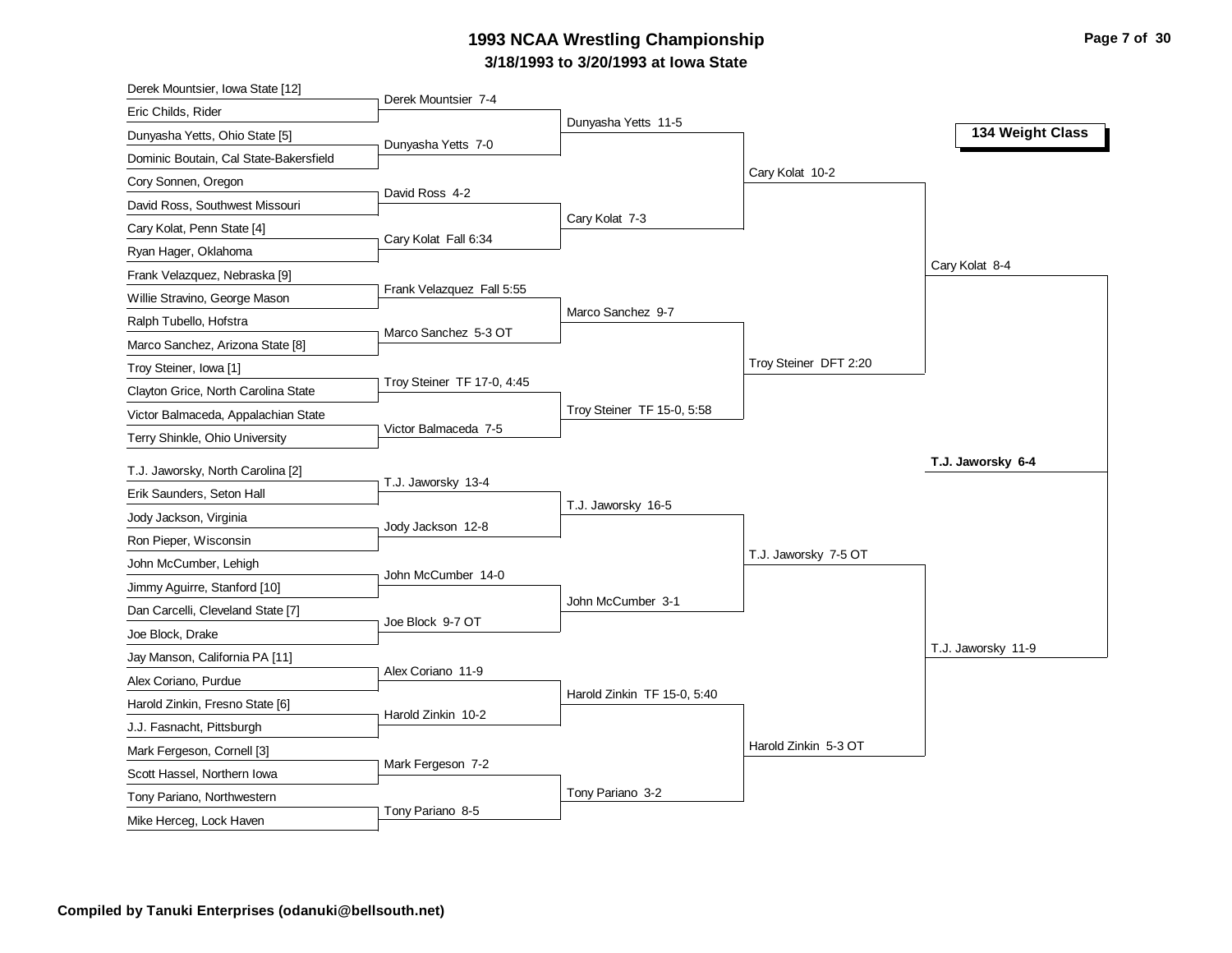### **3/18/1993 to 3/20/1993 at Iowa State 1993 NCAA Wrestling Championship Page 8 of 30**

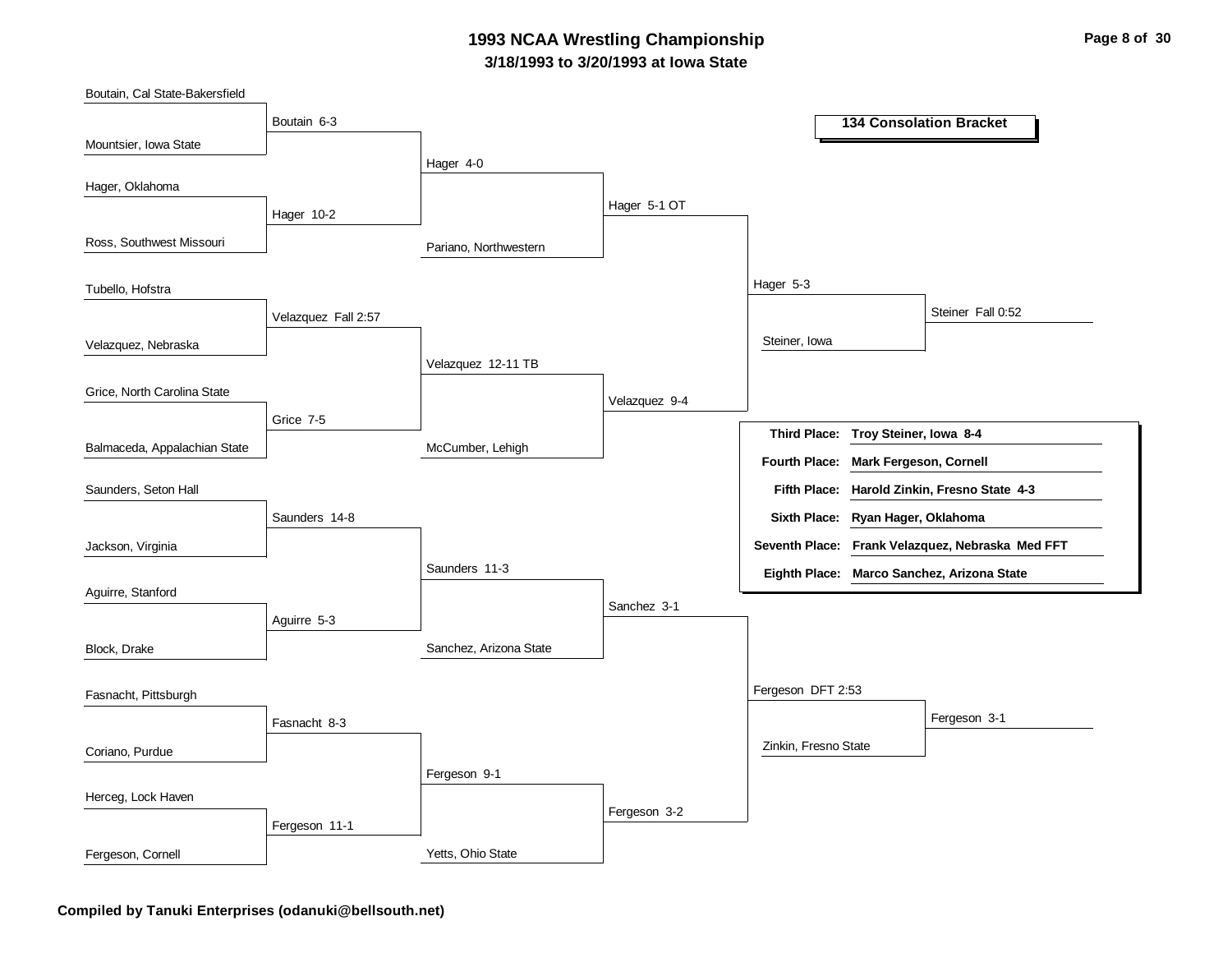**No Pigtails Bouts for 134 Weight Class**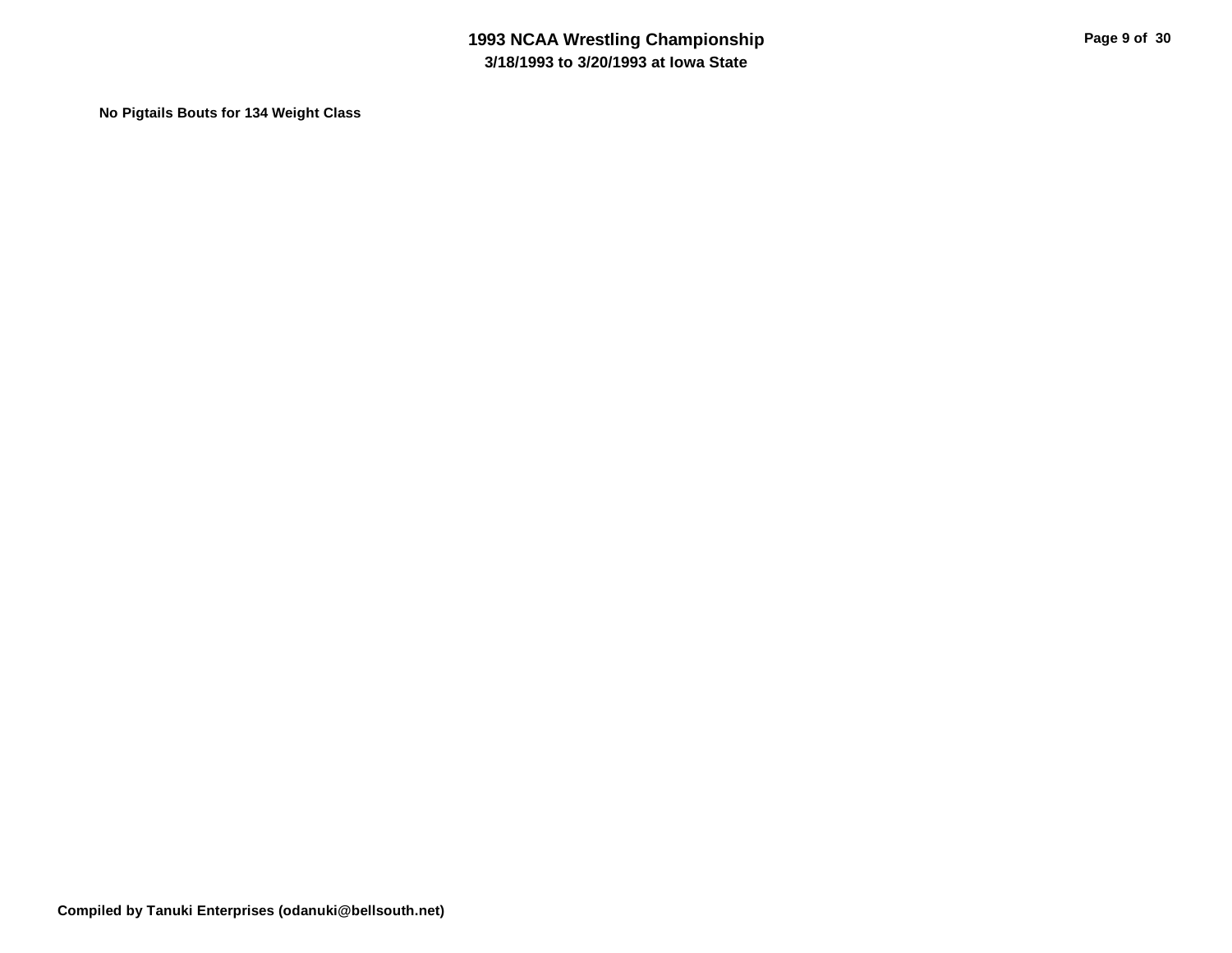# **3/18/1993 to 3/20/1993 at Iowa State 1993 NCAA Wrestling Championship Page 10 of 30 Page 10 of 30**

| Nate Hartle, Northern Iowa                             |                                |                          |                       |                        |
|--------------------------------------------------------|--------------------------------|--------------------------|-----------------------|------------------------|
| Tom Barley, Millersville [12]                          | Tom Barley 6-2                 |                          |                       |                        |
| Matt Blair, West Virginia                              |                                | Lincoln McIlravy 8-7     |                       | 142 Weight Class       |
| Lincoln McIlravy, Iowa [5]                             | Lincoln McIlravy TF 24-9, 5:31 |                          |                       |                        |
| Pat Matsuda, Cal State-Bakersfield                     |                                |                          | Lincoln McIlravy 12-7 |                        |
| Eric Jamerson, Boston University                       | Eric Jamerson Fall 4:02        |                          |                       |                        |
| Kevin Bracken, Illinois State                          |                                | Charlie Branch 8-3       |                       |                        |
| Charlie Branch, Virginia Military                      | Charlie Branch 10-4            |                          |                       |                        |
| Chad Carlson, Minnesota                                |                                |                          |                       | Lincoln McIlravy 12-7  |
| Mark Cesari, North Carolina State [9]                  | Mark Cesari 8-2                |                          |                       |                        |
| Keith Burgess, Maryland                                |                                | Russ Hughes 3-1 TB       |                       |                        |
| Russ Hughes, Penn State [8]                            | Russ Hughes 5-2                |                          |                       |                        |
| Shannyn Gillespie, Lock Haven [1]                      |                                |                          | Shannyn Gillespie 5-4 |                        |
| Mike Mammon, Clemson                                   | Shannyn Gillespie Med FFT      |                          |                       |                        |
| Steve St. John, Arizona State                          |                                | Shannyn Gillespie 6-4 OT |                       |                        |
| Paul Andreotti, Northwestern                           | Steve St. John 5-2             |                          |                       |                        |
|                                                        |                                |                          |                       | Lincoln McIlravy 16-15 |
| Gerry Abas, Fresno State [2]                           |                                |                          |                       |                        |
|                                                        | Gerry Abas 16-8                |                          |                       |                        |
| Jim Pedro, Brown                                       |                                | Gerry Abas 15-11         |                       |                        |
| Gordon Cashen, Central Michigan                        | Andy Trevino Fall 4:34         |                          |                       |                        |
| Andy Trevino, Indiana                                  |                                |                          | Gerry Abas 8-2        |                        |
| Michael Swift, California PA [10]                      | Michael Swift 10-9             |                          |                       |                        |
| Steve Lilley, Bloomsburg                               |                                | Michael Swift 7-3        |                       |                        |
| Dave Leonardis, North Carolina                         | Jody Wilson 7-6                |                          |                       |                        |
| Jody Wilson, Iowa State [7]                            |                                |                          |                       | Gerry Abas 12-6        |
| Tom Shifflet, Edinboro [3]                             | Tom Shifflet 10-9              |                          |                       |                        |
| Joe Calhoun, Ohio University                           |                                | Tom Shifflet 11-7        |                       |                        |
| Nick Melfi, Navy                                       | Nick Melfi 5-4                 |                          |                       |                        |
| Mike Kocsis, Central Connecticut                       |                                |                          |                       |                        |
| Steve Marianetti, Illinois [6]                         | Steve Marianetti 6-1           |                          | Mike Eierman 11-9 OT  |                        |
| Joe Daubach, Eastern Illinois                          |                                |                          |                       |                        |
| Mike Eierman, Nebraska [11]<br>Tony Evans, Boise State | Mike Eierman Fall 4:32         | Mike Eierman 3-2         |                       |                        |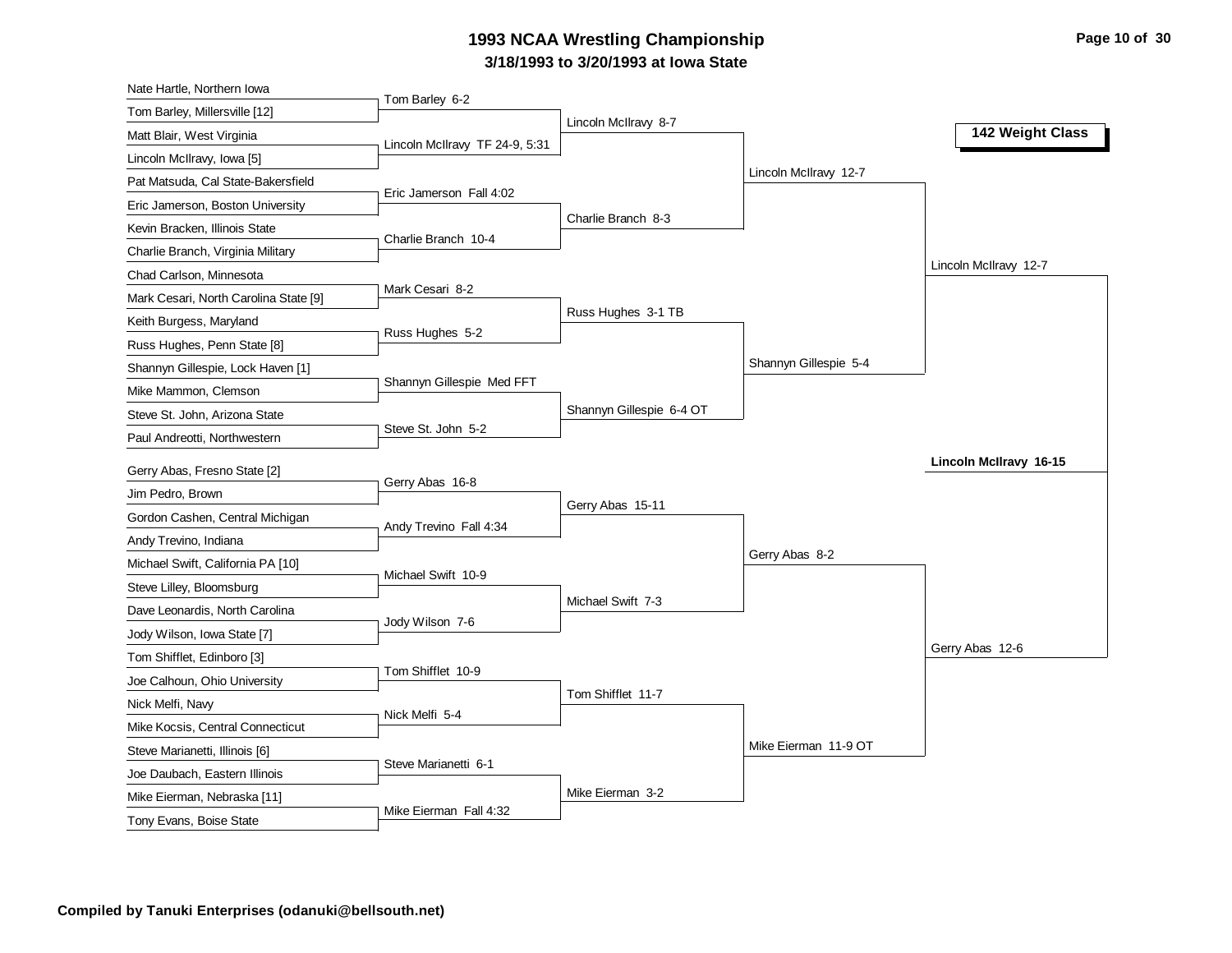### **3/18/1993 to 3/20/1993 at Iowa State 1993 NCAA Wrestling Championship Page 11 of 30**

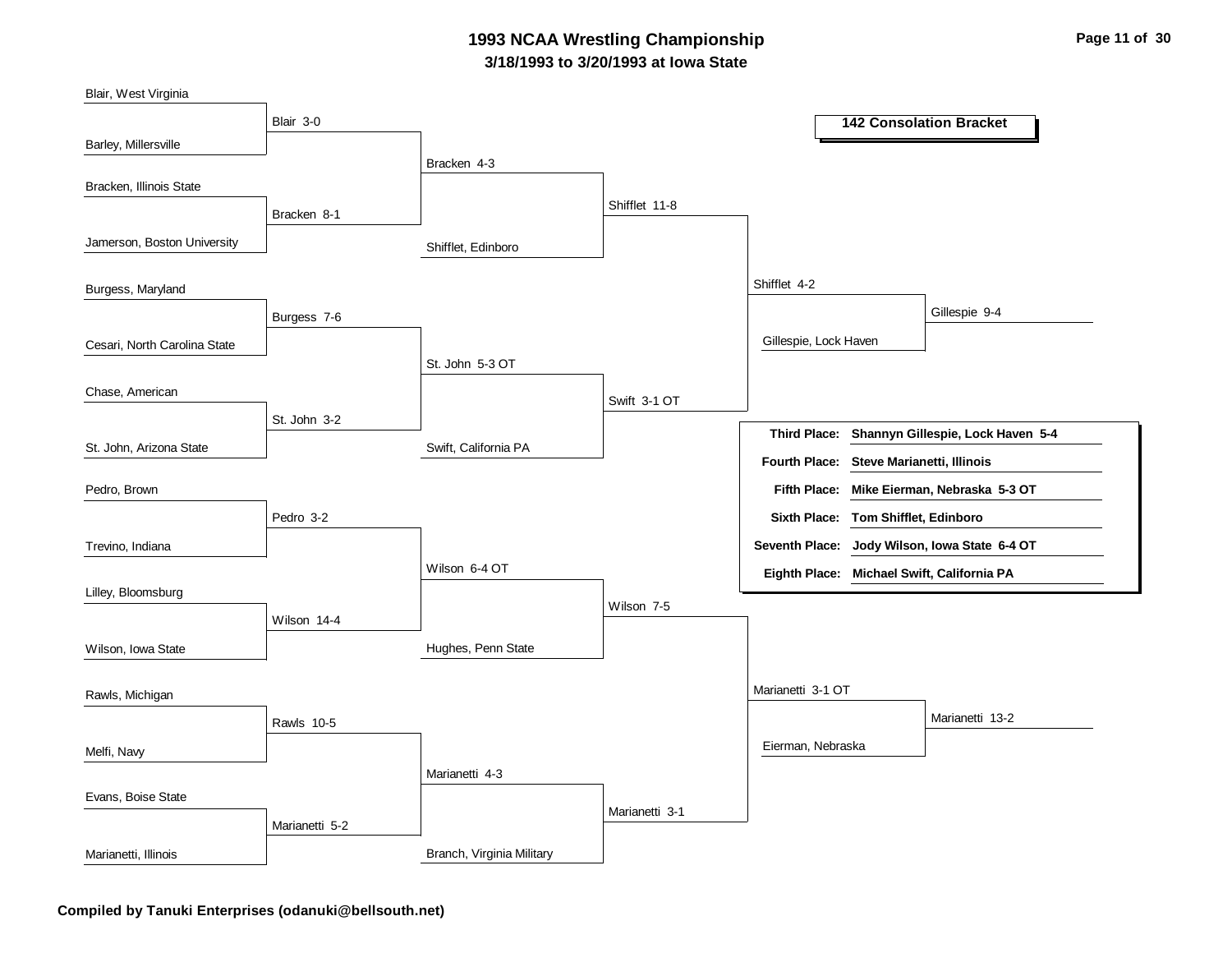# **3/18/1993 to 3/20/1993 at Iowa State 1993 NCAA Wrestling Championship Page 12 of 30**

#### **Championship Pigtail Bouts for 142**

Shannyn Gillespie, Lock Haven

|                                          | Gillespie Fall 8:42 OT |
|------------------------------------------|------------------------|
| Mahlon Chase, American                   |                        |
| Gordon Cashen, Central Michigan          |                        |
| Jude Arena, James Madison                | Cashen 8-0             |
| Tom Shifflet, Edinboro                   | Shifflet 8-6 OT        |
| James Rawls, Michigan                    |                        |
| Chad Carlson, Minnesota                  |                        |
| Lance Johnson, Stanford                  | Carlson 5-3 OT         |
| Kevin Bracken, Illinois State            | Bracken 10-8           |
| Dan Spilde, Wisconsin                    |                        |
| <b>Consolation Pigtail Bouts for 142</b> |                        |
| James Rawls, Michigan                    |                        |
| Joe Calhoun, Ohio University             | Rawls 6-4              |

Chase Med FFT

Mahlon Chase, American

Mike Mammon, Clemson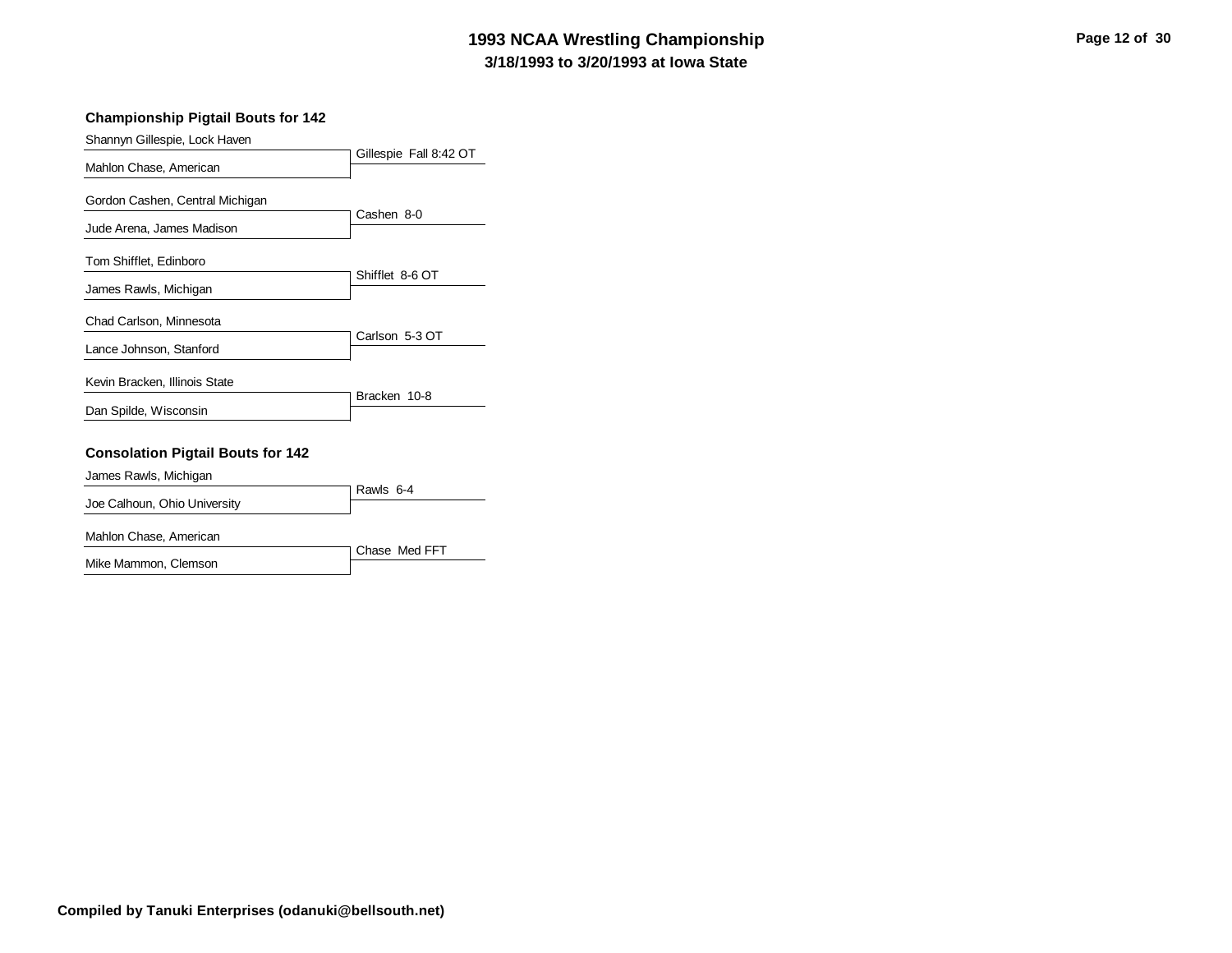# **3/18/1993 to 3/20/1993 at Iowa State 1993 NCAA Wrestling Championship Page 13 of 30**

| Joe Burke, Seton Hall [12]                                |                             |                              |                         |                     |
|-----------------------------------------------------------|-----------------------------|------------------------------|-------------------------|---------------------|
| Guy Harris, Tennessee-Chattanooga                         | Joe Burke 13-0              |                              |                         |                     |
| Phil Armstrong, Brigham Young [5]                         |                             | Joe Burke 3-1                |                         | 150 Weight Class    |
| Mike Miller, Clemson                                      | Phil Armstrong 3-2          |                              |                         |                     |
| Jeff Theiler, Arizona State                               |                             |                              | Willy Short 9-5         |                     |
| Willy Short, Minnesota [4]                                | Willy Short 3-2             |                              |                         |                     |
| Pat Craig, Oregon                                         |                             | Willy Short 16-4             |                         |                     |
| Mike Van Doren, Bucknell                                  | Pat Craig 8-7               |                              |                         |                     |
| Steve Cassidy, Lehigh [8]                                 |                             |                              |                         | Troy Sunderland 6-2 |
| Charles Gary, Illinois                                    | Steve Cassidy 12-2          |                              |                         |                     |
| Brian Harper, Michigan [9]                                |                             | Steve Cassidy 4-2            |                         |                     |
| Steve Woods, Maryland                                     | Brian Harper 8-2            |                              |                         |                     |
| Troy Sunderland, Penn State [1]                           |                             |                              | Troy Sunderland 10-2    |                     |
| Rick Coltvet, Nebraska                                    | Troy Sunderland 15-1        |                              |                         |                     |
| Tim Roahrig, Purdue                                       |                             | Troy Sunderland 7-2          |                         |                     |
| Wes Winterstein, Air Force                                | Tim Roahrig 8-3             |                              |                         |                     |
|                                                           |                             |                              |                         |                     |
|                                                           |                             |                              |                         | Terry Steiner 8-7   |
| Mike Palazzo, Indiana                                     | Brett Adkins Fall 4:01      |                              |                         |                     |
| Brett Adkins, Ohio University                             |                             | Terry Steiner TF 17-1, 3:55  |                         |                     |
| Terry Steiner, Iowa [2]                                   | Terry Steiner TF 17-2, 4:52 |                              |                         |                     |
| Sepp Dobler, Brown                                        |                             |                              | Terry Steiner Fall 2:40 |                     |
| Jason Hawk, Rutgers [10]                                  | Jason Hawk 3-1              |                              |                         |                     |
| Ryan Lord, Wisconsin                                      |                             | Jason Hawk 6-5 TB            |                         |                     |
| Frank Fronhofer, Harvard [7]                              | Frank Fronhofer 9-3         |                              |                         |                     |
| Brian Troop, Millersville                                 |                             |                              |                         | Terry Steiner 2-0   |
| Steve Budman, Pittsburgh                                  | David Barnes 8-4            |                              |                         |                     |
| David Barnes, Miami Ohio [11]                             |                             | Serge Mezheritsky 5-4        |                         |                     |
| Serge Mezheritsky, Fresno State [6]                       | Serge Mezheritsky 10-3      |                              |                         |                     |
| Steve Dernlan, Liberty                                    |                             |                              |                         |                     |
| Moss Grays, Clarion                                       | Jake Gaier 7-5              |                              | Torrae Jackson 3-2      |                     |
| Jake Gaier, Cal Poly-SLO                                  |                             |                              |                         |                     |
| Chad Bailey, Bloomsburg<br>Torrae Jackson, Iowa State [3] | Torrae Jackson 16-2         | Torrae Jackson TF 22-7, 6:23 |                         |                     |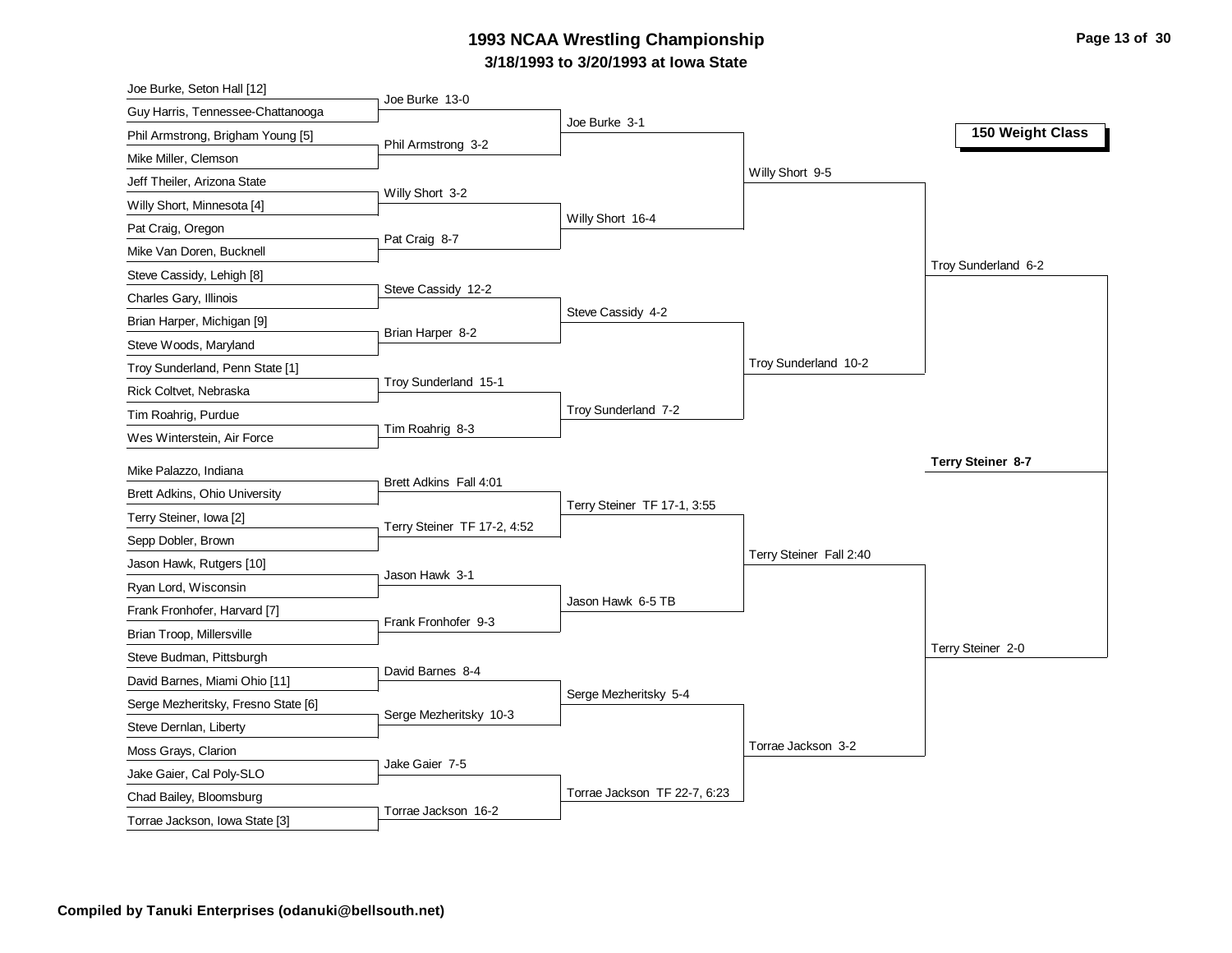### **3/18/1993 to 3/20/1993 at Iowa State 1993 NCAA Wrestling Championship Page 14 of 30**

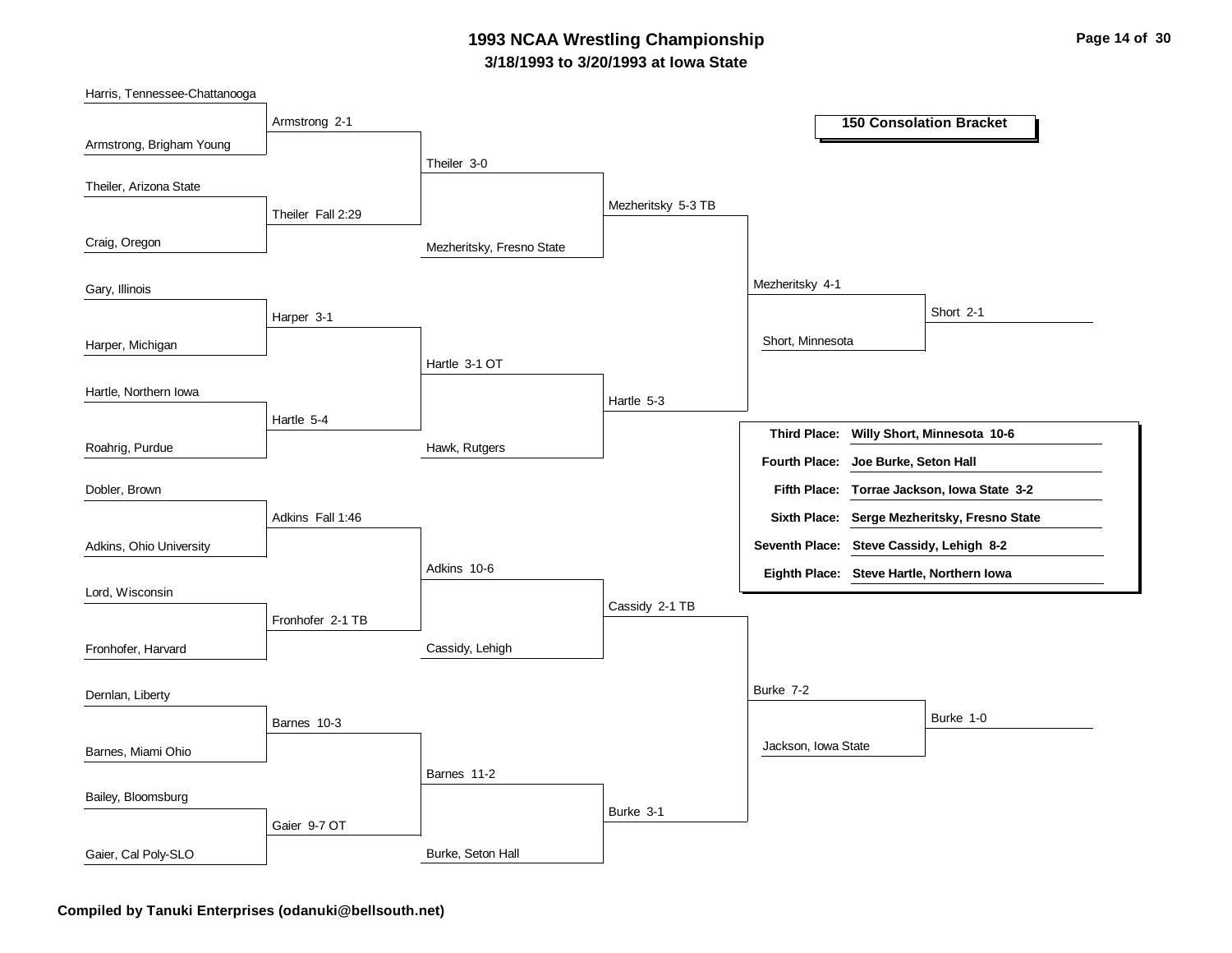# **3/18/1993 to 3/20/1993 at Iowa State 1993 NCAA Wrestling Championship Page 15 of 30**

#### **Championship Pigtail Bouts for 150**

Troy Sunderland, Penn State

| 110, Odinachtana, Polin Otalc                         |                   |
|-------------------------------------------------------|-------------------|
| Steve Hartle, Northern Iowa                           | Sunderland 12-0   |
| Terry Steiner, Iowa<br>Ted Hickey, Southwest Missouri | Steiner Fall 4:07 |
| Pat Craig, Oregon                                     |                   |
|                                                       | Craig 12-1        |
| Mike Chase, North Carolina                            |                   |
| <b>Consolation Pigtail Bouts for 150</b>              |                   |
| Steve Hartle, Northern Iowa                           |                   |
| Rick Coltvet, Nebraska                                | Hartle 4-2        |
| Sepp Dobler, Brown                                    |                   |
| Ted Hickey, Southwest Missouri                        | Dobler 4-3        |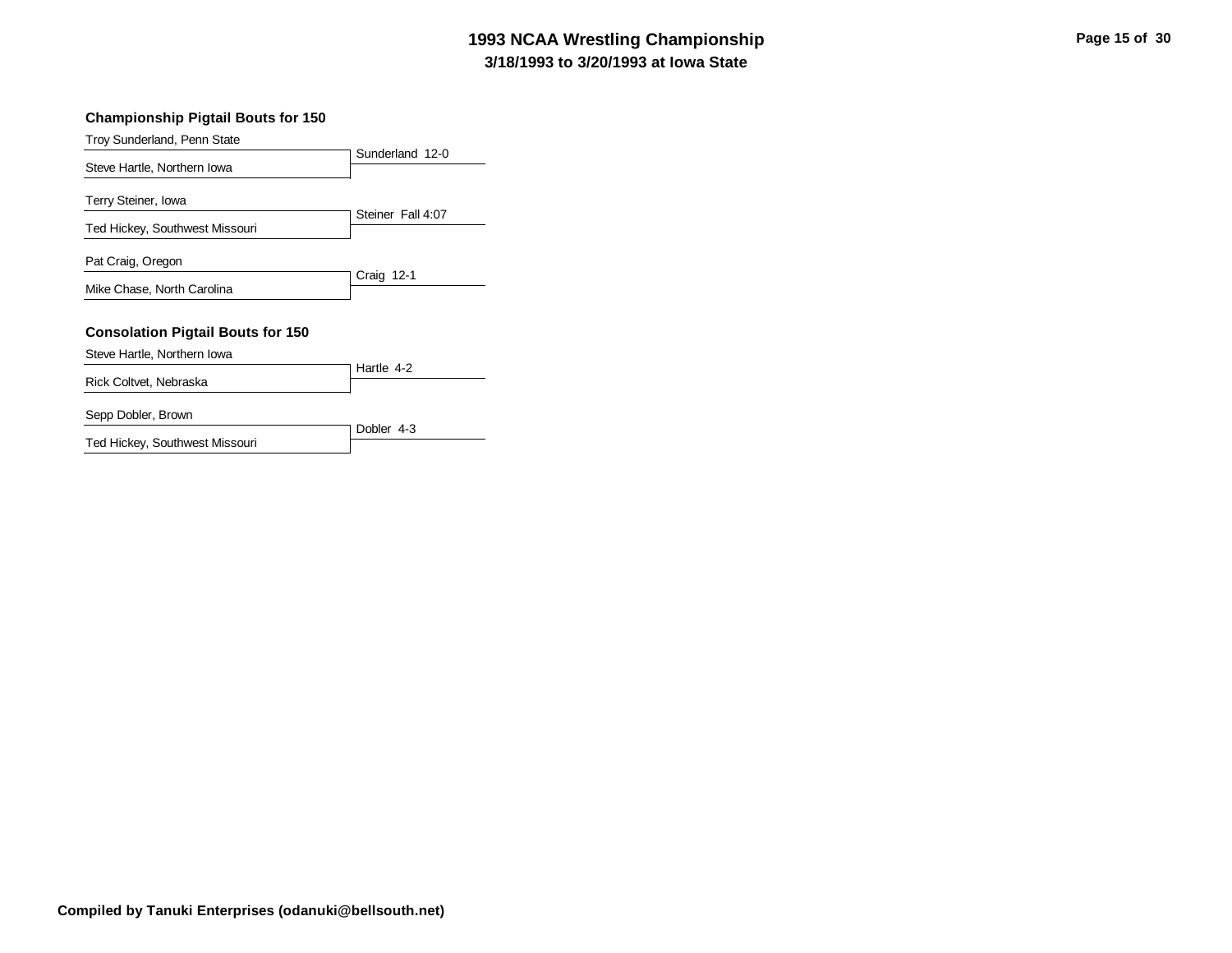# **3/18/1993 to 3/20/1993 at Iowa State 1993 NCAA Wrestling Championship Page 16 of 30 Page 16 of 30**

| Marty Collins, Cleveland State                                           |                         |                      |                        |                           |
|--------------------------------------------------------------------------|-------------------------|----------------------|------------------------|---------------------------|
| Shawn Tripoli, Central Connecticut                                       | Marty Collins 6-4       |                      |                        |                           |
| Josh Robbins, Penn State [4]                                             | Josh Robbins 7-3        | Josh Robbins 15-3    |                        | 158 Weight Class          |
| Lou Cerchio, Seton Hall                                                  |                         |                      |                        |                           |
| Mike Marzetta, Minnesota [5]                                             |                         |                      | Josh Robbins 9-3       |                           |
| Andy Fitzpatrick, Bloomsburg                                             | Andy Fitzpatrick 5-1 OT |                      |                        |                           |
| Jason Leonard, Oklahoma [12]                                             |                         | Jason Leonard 2-0    |                        |                           |
| Corey Creech, Appalachian State                                          | Jason Leonard 5-2       |                      |                        |                           |
| Matt Lindland, Nebraska [1]                                              |                         |                      |                        | Josh Robbins 6-4 OT       |
| Earl Walker, Boston University                                           | Earl Walker 13-4        |                      |                        |                           |
| Scott Petche, Indiana                                                    |                         | Doug Taylor 12-9     |                        |                           |
| Doug Taylor, West Virginia                                               | Doug Taylor 18-5        |                      |                        |                           |
| Jamie Byrne, Northern Iowa [8]                                           |                         |                      | Doug Taylor 5-2        |                           |
| Chris Donegan, Clemson                                                   | Jamie Byrne 12-3        |                      |                        |                           |
| Jim Andrassy, Kent State                                                 |                         | Jamie Byrne 5-3      |                        |                           |
| Jamie St. John, Syracuse [9]                                             | Jim Andrassy 9-7        |                      |                        |                           |
|                                                                          |                         |                      |                        | <b>Markus Mollica 6-4</b> |
| Terry Watts, Fresno State                                                | Sean Bormet Fall 6:17   |                      |                        |                           |
|                                                                          |                         |                      |                        |                           |
| Sean Bormet, Michigan [2]                                                |                         | Sean Bormet 9-0      |                        |                           |
| Rob Hjerling, American                                                   | Earl Harrison 14-8      |                      |                        |                           |
| Earl Harrison, Iowa State                                                |                         |                      | Dan Wirnsberger 6-5 TB |                           |
| Dan Wirnsberger, Michigan State [10]                                     | Dan Wirnsberger 4-3     |                      |                        |                           |
| Vasilios Lahanas, Maryland                                               |                         | Dan Wirnsberger 10-4 |                        |                           |
| Dan Alar, Oregon State [7]                                               | Roy Hall 7-5            |                      |                        |                           |
| Roy Hall, Purdue                                                         |                         |                      |                        | Markus Mollica 7-5        |
| T.C. Dantzler, Northern Illinois                                         | Christian Holiday 13-5  |                      |                        |                           |
| Christian Holiday, Cal State-Fullerton                                   |                         | Mike Schyck 6-2      |                        |                           |
| Marc Taylor, North Carolina                                              | Mike Schyck 14-3        |                      |                        |                           |
| Mike Schyck, Ohio State [6]                                              |                         |                      |                        |                           |
| Mike Migliaccio, Miami Ohio                                              | Kemal Pegram 9-3        |                      | Markus Mollica 4-3 TB  |                           |
| Kemal Pegram, Lock Haven                                                 |                         |                      |                        |                           |
| Markus Mollica, Arizona State [3]<br>Jim Prendergast, Southwest Missouri | Markus Mollica 6-4 OT   | Markus Mollica 3-2   |                        |                           |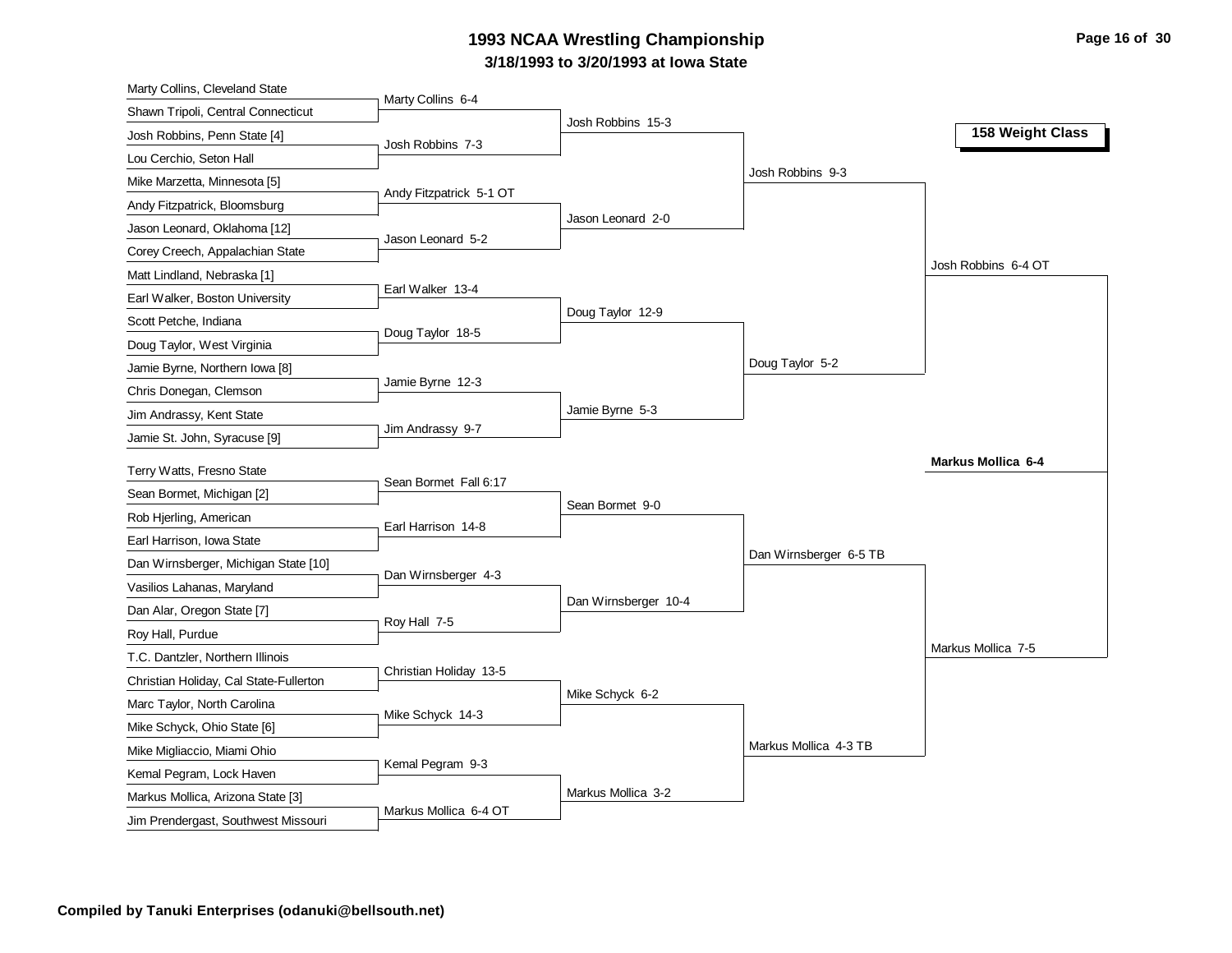### **3/18/1993 to 3/20/1993 at Iowa State 1993 NCAA Wrestling Championship Page 17 of 30**



**Compiled by Tanuki Enterprises (odanuki@bellsouth.net)**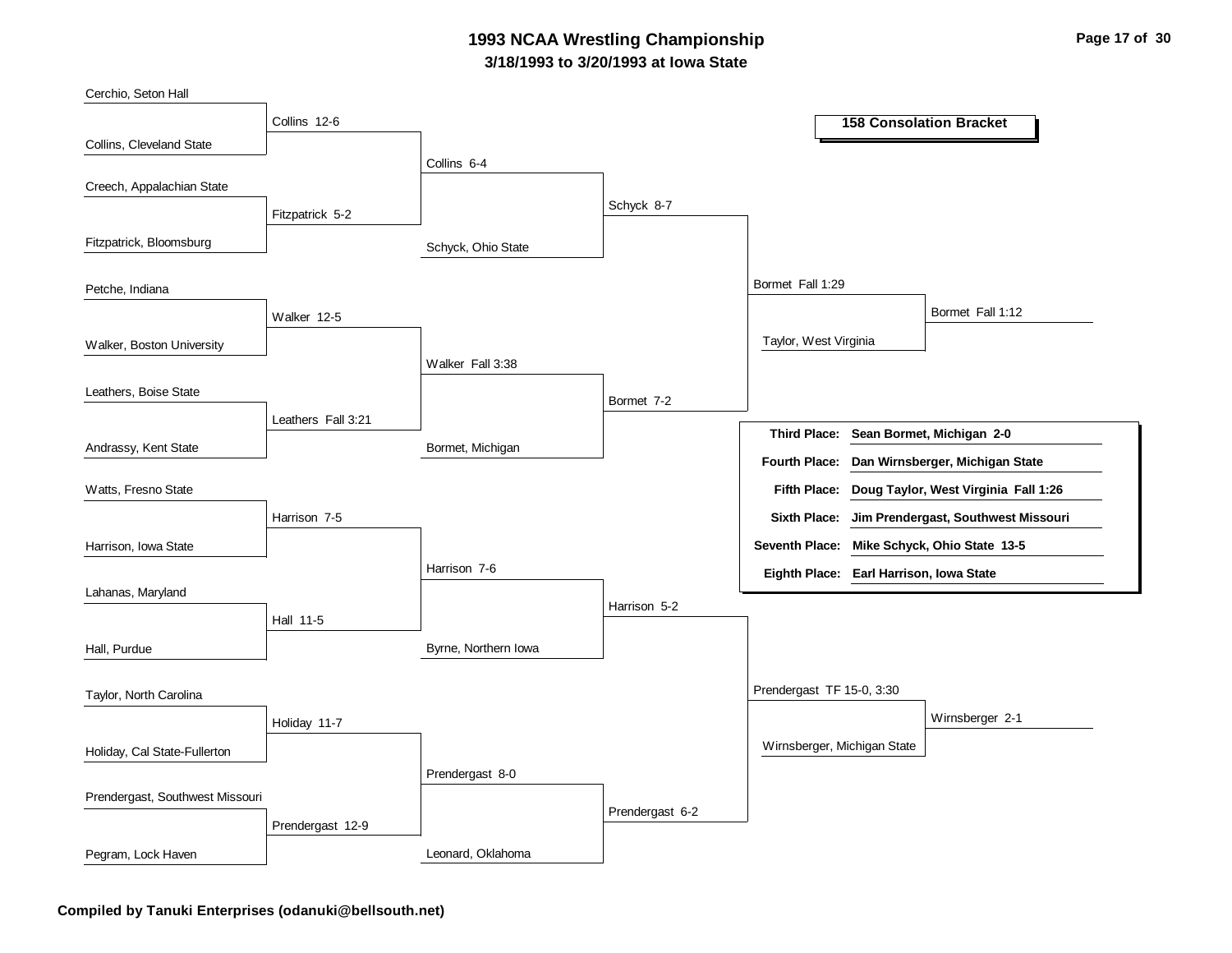# **3/18/1993 to 3/20/1993 at Iowa State 1993 NCAA Wrestling Championship Page 18 of 30 Page 18 of 30**

#### **Championship Pigtail Bouts for 158**

Rob Hjerling, American

|                                          | Hjerling 17-15     |
|------------------------------------------|--------------------|
| Mark Lawton, Millersville                |                    |
| T.C. Dantzler, Northern Illinois         |                    |
| Joe Mocco, Brown                         | Dantzler 7-3       |
| Jamie Byrne, Northern Iowa               |                    |
| Andy Leathers, Boise State               | <b>Byrne 13-5</b>  |
| Jason Leonard, Oklahoma                  |                    |
| Joe Kijowski, Duquesne                   | Leonard Fall 2:40  |
|                                          |                    |
| <b>Consolation Pigtail Bouts for 158</b> |                    |
| Andy Leathers, Boise State               |                    |
|                                          | Leathers Fall 6:46 |
| Chris Donegan, Clemson                   |                    |

#### Corey Creech, Appalachian State

|                        | 7 Creech 6-3 |
|------------------------|--------------|
| Joe Kijowski, Duquesne |              |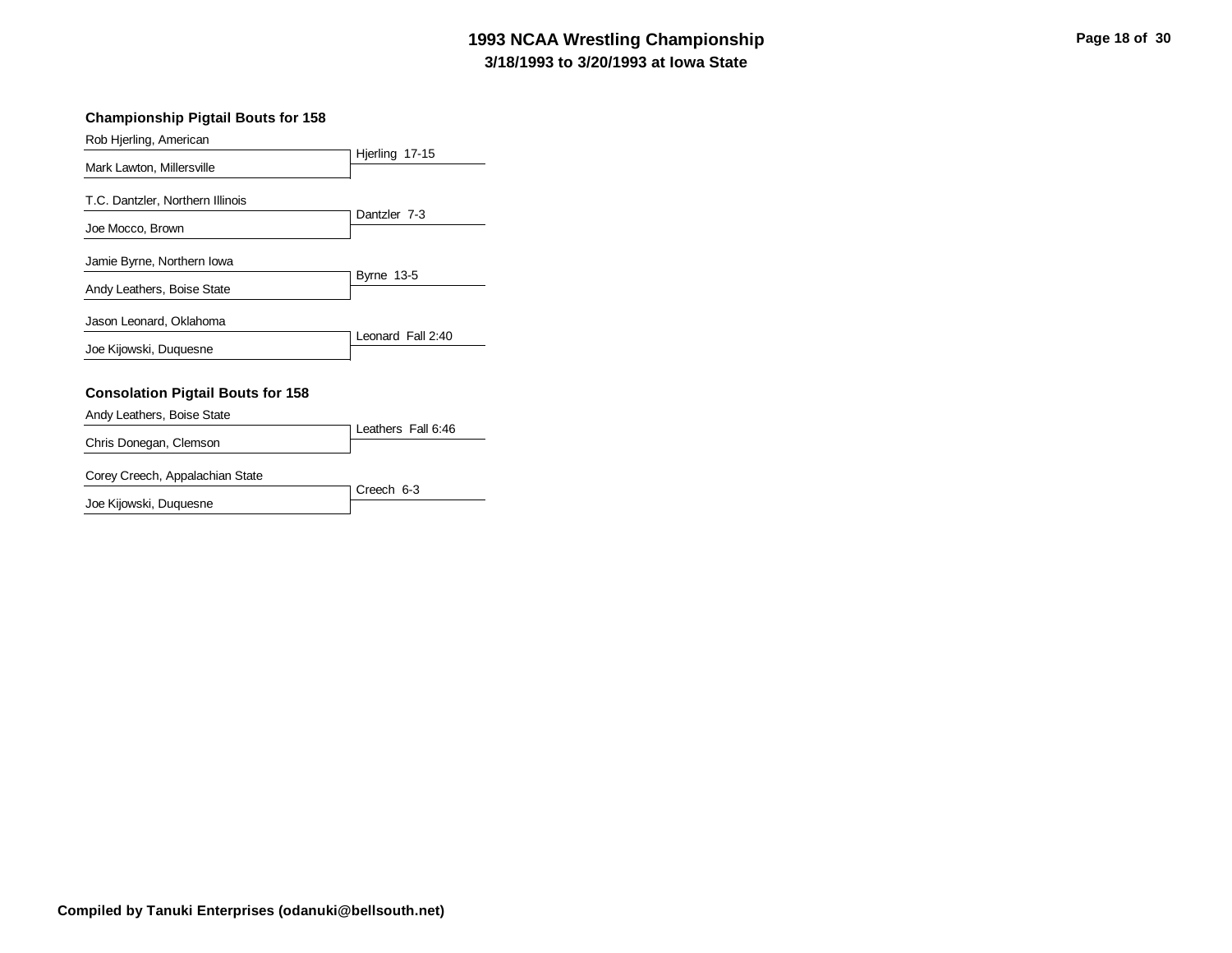# **3/18/1993 to 3/20/1993 at Iowa State 1993 NCAA Wrestling Championship Page 19 of 30 Page 19 of 30**

| Chris Walter, Wisconsin                                       |                          |                         |                      |                  |
|---------------------------------------------------------------|--------------------------|-------------------------|----------------------|------------------|
| Matt Gruska, Illinois State                                   | Chris Walter 12-4        | Chris Kwortnik 11-6     |                      |                  |
| Chris Kwortnik, North Carolina State [4]                      | Chris Kwortnik Fall 2:03 |                         |                      | 167 Weight Class |
| Derek Scott, Cal State-Bakersfield                            |                          |                         |                      |                  |
| Billy Kumprey, Marquette [5]                                  |                          |                         | Billy Kumprey 5-2    |                  |
| Matt Nerem, Iowa                                              | Billy Kumprey 10-4       |                         |                      |                  |
| Tommy Robbins, Nebraska [12]                                  |                          | Billy Kumprey Fall 2:54 |                      |                  |
| Aaron Moran, Purdue                                           | Aaron Moran 6-5          |                         |                      |                  |
| Ray Miller, Arizona State [1]                                 |                          |                         |                      | Ray Miller 12-4  |
| Howie Miller, Virginia                                        | Ray Miller 6-2           |                         |                      |                  |
| Jim Kossakowski, Northern Illinois                            |                          | Ray Miller 12-6         |                      |                  |
| Matt Sprague, Oregon                                          | Jim Kossakowski 10-3     |                         |                      |                  |
| Chris Studer, Boston University [9]                           |                          |                         | Ray Miller Fall 4:23 |                  |
| Dave Robin, Rider                                             | Chris Studer 8-1         |                         |                      |                  |
| Scott Hage, West Virginia                                     |                          | Chris Studer 4-3        |                      |                  |
| Brett Colombini, Minnesota [8]                                | Brett Colombini 20-12    |                         |                      |                  |
|                                                               |                          |                         |                      | Ray Miller 6-2   |
|                                                               |                          |                         |                      |                  |
| Dave Hart, Penn State [2]                                     | Dave Hart 13-1           |                         |                      |                  |
| Paul Casey, Ohio University                                   |                          | Dave Hart 8-1           |                      |                  |
| Rob Reaves, Citadel                                           | Bill Terry 8-4           |                         |                      |                  |
| Bill Terry, Old Dominion                                      |                          |                         | Dave Hart 9-5        |                  |
| Kyle Scrimgeour, Oklahoma                                     | Ken Bauer 7-4            |                         |                      |                  |
| Ken Bauer, Edinboro [10]                                      |                          | Rick Hepp 12-4          |                      |                  |
| Rick Hepp, Lehigh [7]                                         | Rick Hepp 18-6           |                         |                      |                  |
| Stan Banks, North Carolina                                    |                          |                         |                      | Shaon Fry 6-4 OT |
| Jamie Cummings, Navy [11]                                     | Jim Brasco 8-4           |                         |                      |                  |
| Jim Brasco, Duquesne                                          |                          | Shaon Fry 7-4           |                      |                  |
| Simon Reese, Army                                             | Shaon Fry 9-4            |                         |                      |                  |
| Shaon Fry, Missouri [6]                                       |                          |                         |                      |                  |
| Pete Szymczak, Wyoming                                        | Trent Flack 7-2          |                         | Shaon Fry 8-4        |                  |
| Trent Flack, Oregon State [3]                                 |                          |                         |                      |                  |
| Sean Gibbs, Pittsburgh<br>Vic Bernardino, Franklin & Marshall | Sean Gibbs 12-8          | Trent Flack 4-2         |                      |                  |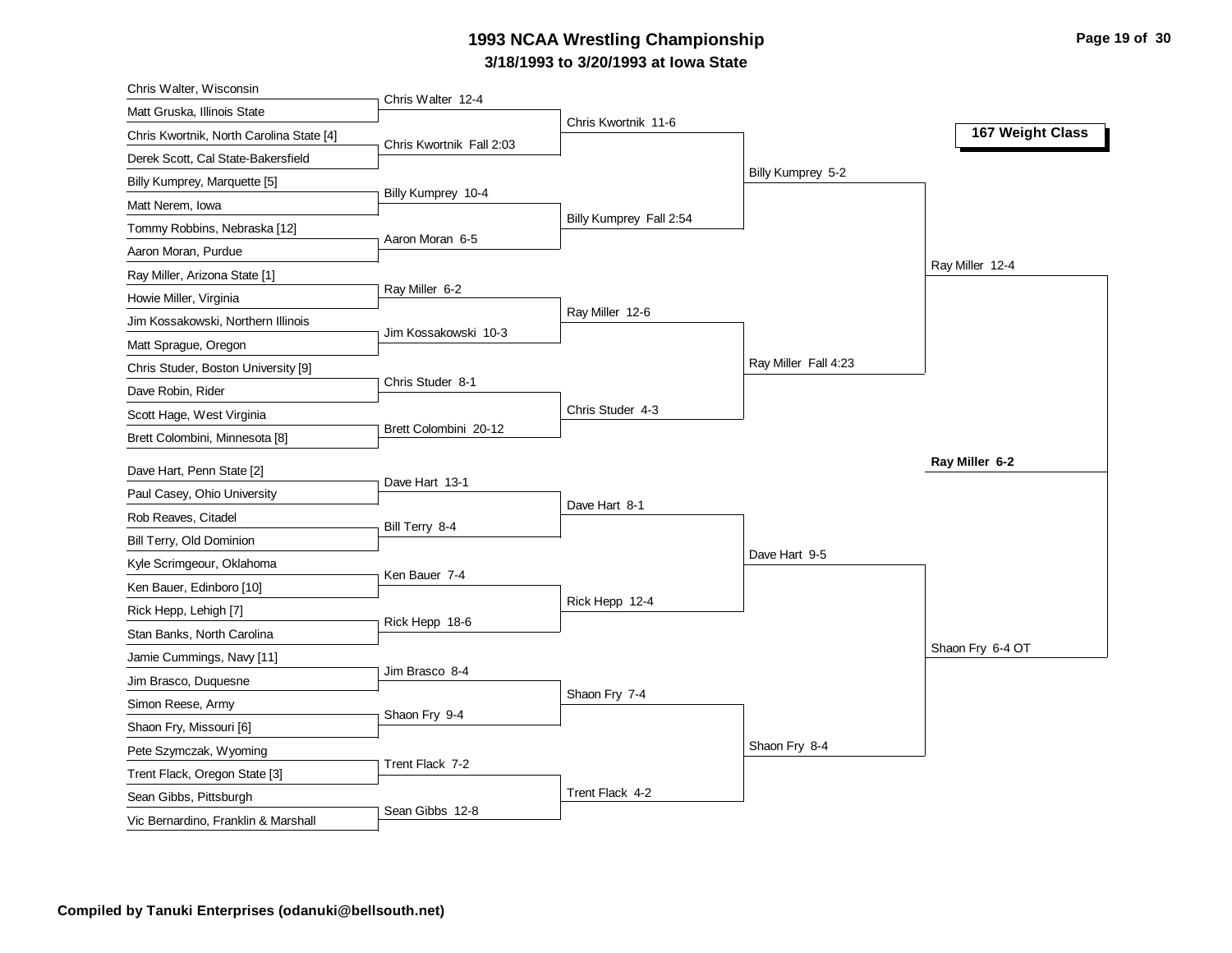### **3/18/1993 to 3/20/1993 at Iowa State 1993 NCAA Wrestling Championship Page 20 of 30**

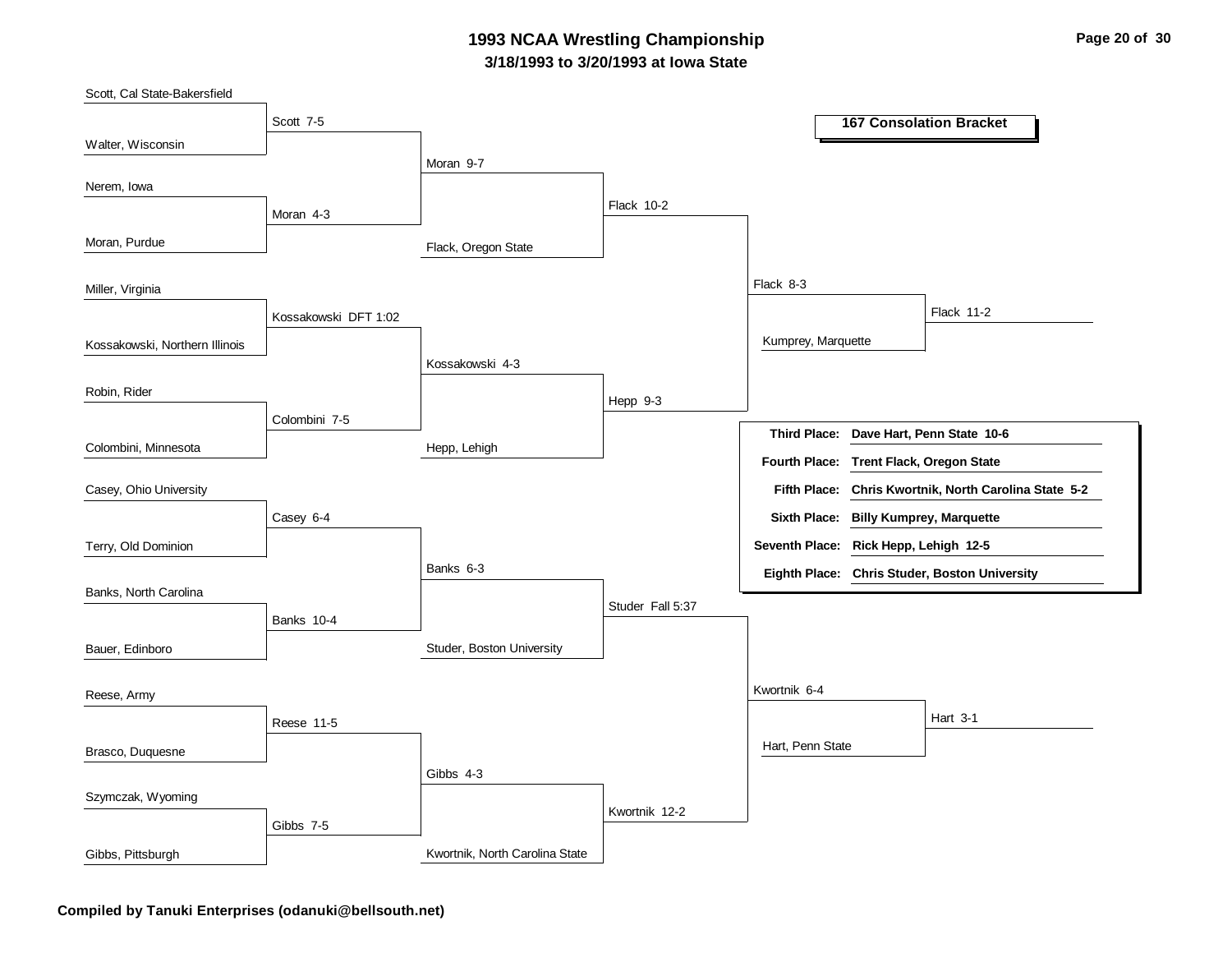**No Pigtails Bouts for 167 Weight Class**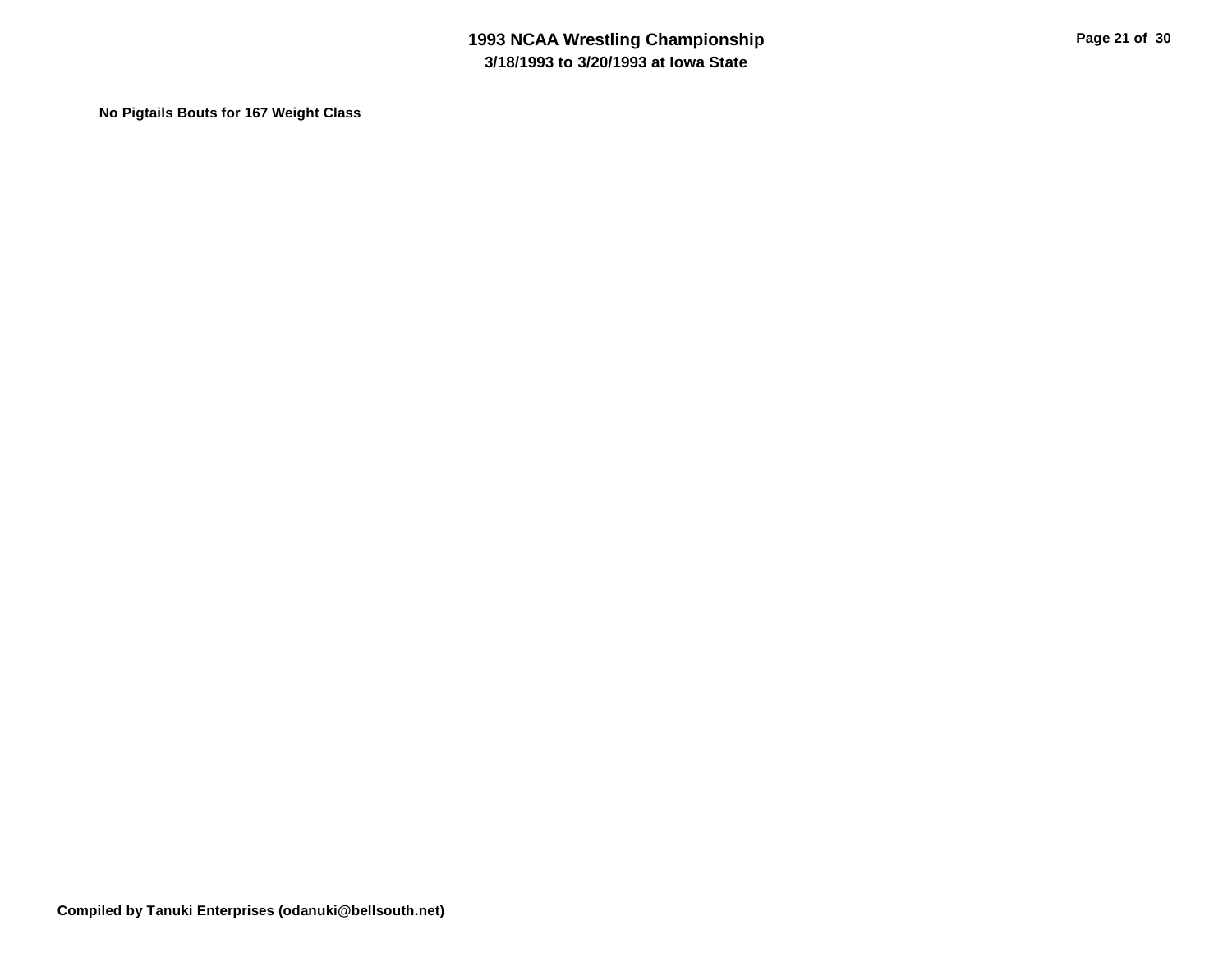# **3/18/1993 to 3/20/1993 at Iowa State 1993 NCAA Wrestling Championship Page 22 of 30**

| Ray Brinzer, Iowa [4]                 |                             |                           |                       |                     |
|---------------------------------------|-----------------------------|---------------------------|-----------------------|---------------------|
| Bye                                   | <b>Ray Brinzer</b>          |                           |                       |                     |
| Desmond Pollock, Boston University    | Quincey Clark 10-4          | Ray Brinzer 4-2           |                       | 177 Weight Class    |
| Quincey Clark, Oklahoma               |                             |                           |                       |                     |
| Dean Morrison, West Virginia [12]     |                             |                           | Ray Brinzer 10-4      |                     |
| Richard Murry, Eastern Illinois       | Dean Morrison TF 23-8, 6:40 |                           |                       |                     |
| Chad Dennis, Tennessee-Chattanooga    | Lanny Green 15-3            | Lanny Green 6-5           |                       |                     |
| Lanny Green, Michigan [5]             |                             |                           |                       |                     |
| Kyle Rackley, Cornell [8]             |                             |                           |                       | Kevin Randleman 9-6 |
| William George, Bloomsburg            | Kyle Rackley Fall 1:08      |                           |                       |                     |
| Bob Wingrove, Ohio University         |                             | Kyle Rackley 10-7         |                       |                     |
| Matt White, Penn State [9]            | Bob Wingrove Fall 1:03      |                           |                       |                     |
| Kevin Randleman, Ohio State [1]       |                             |                           | Kevin Randleman 4-3   |                     |
| Dan Payne, Clarion                    | Kevin Randleman 14-9        |                           |                       |                     |
| Mark Frushone, Central Connecticut    |                             | Kevin Randleman 10-5      |                       |                     |
| Keith Linden, Purdue                  | Mark Frushone 6-5 TB        |                           |                       |                     |
|                                       |                             |                           |                       |                     |
|                                       |                             |                           |                       | Kevin Randleman 5-2 |
| Doug Zembiec, Navy                    | Doug Zembiec                |                           |                       |                     |
| Bye                                   |                             | Matt Johnson 9-2          |                       |                     |
| Paul Jackson, Boise State             | Matt Johnson 11-6           |                           |                       |                     |
| Matt Johnson, Iowa State [2]          |                             |                           | Matt Johnson 6-2      |                     |
| Marc Papa, Maryland                   | Pat Lynch 6-2               |                           |                       |                     |
| Pat Lynch, Arizona State [7]          |                             | Pat Lynch Fall 1:06       |                       |                     |
| Ryan Jibben, Wyoming                  | Ryan Jibben 5-3             |                           |                       |                     |
| Bob Ferraro, Bucknell [10]            |                             |                           |                       | Corey Olson 4-2 OT  |
| Chad Renner, Oregon State             | Brad Gibson 11-4            |                           |                       |                     |
| Brad Gibson, Minnesota [6]            |                             | Brad Gibson 6-1           |                       |                     |
| Tim Morrissey, Clemson [11]           | Tim Morrissey 9-2           |                           |                       |                     |
| Tac Thomas, Millersville              |                             |                           |                       |                     |
| Corey Olson, Nebraska [3]             | Corey Olson Fall 2:08       |                           | Corey Olson Fall 1:47 |                     |
| Laszlo Molnar, Cal State-Fullerton    |                             | Corey Olson TF 15-0, 6:25 |                       |                     |
| Bye<br>Brent Coldiron, William & Mary | <b>Brent Coldiron</b>       |                           |                       |                     |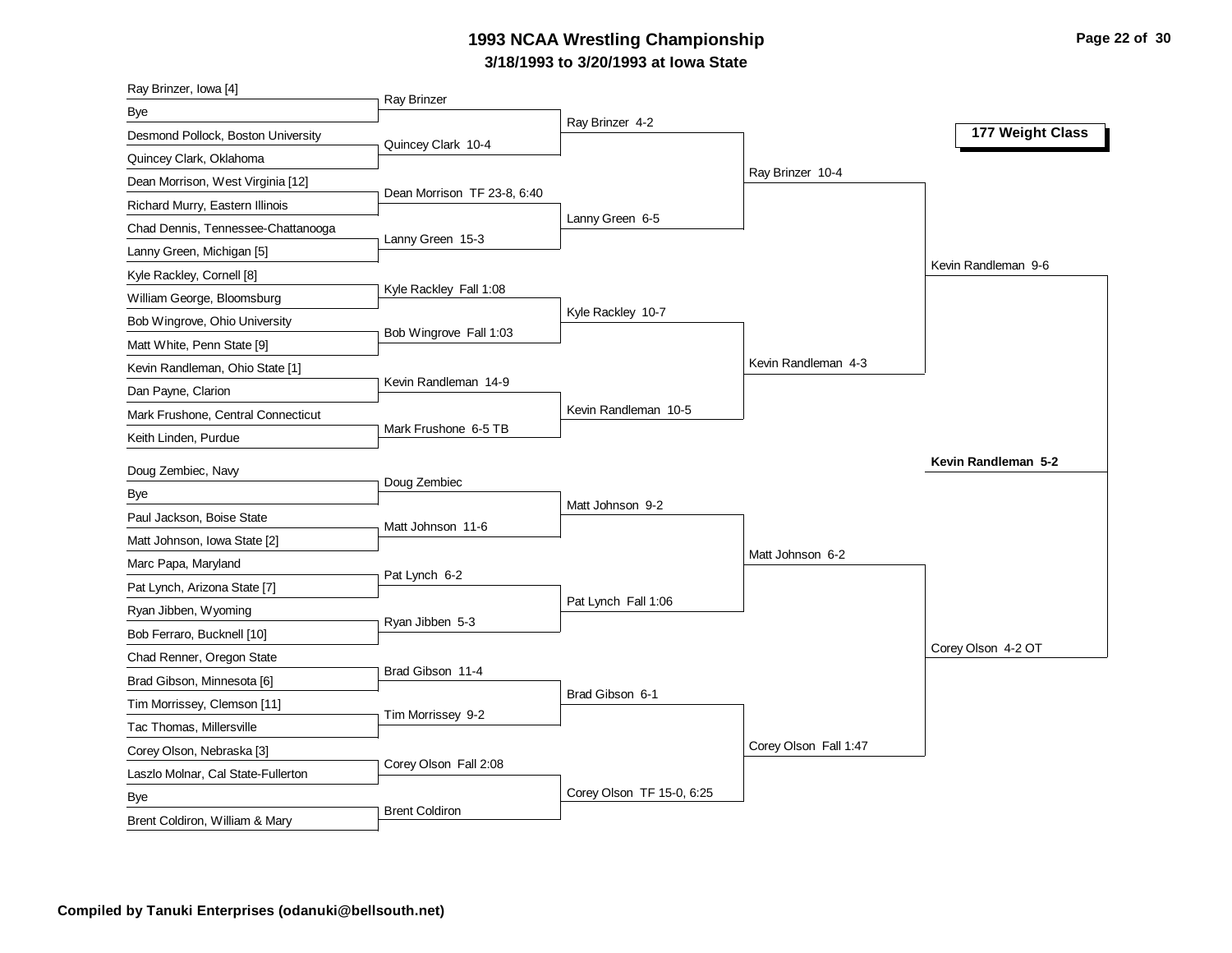### **3/18/1993 to 3/20/1993 at Iowa State 1993 NCAA Wrestling Championship Page 23 of 30**



**Compiled by Tanuki Enterprises (odanuki@bellsouth.net)**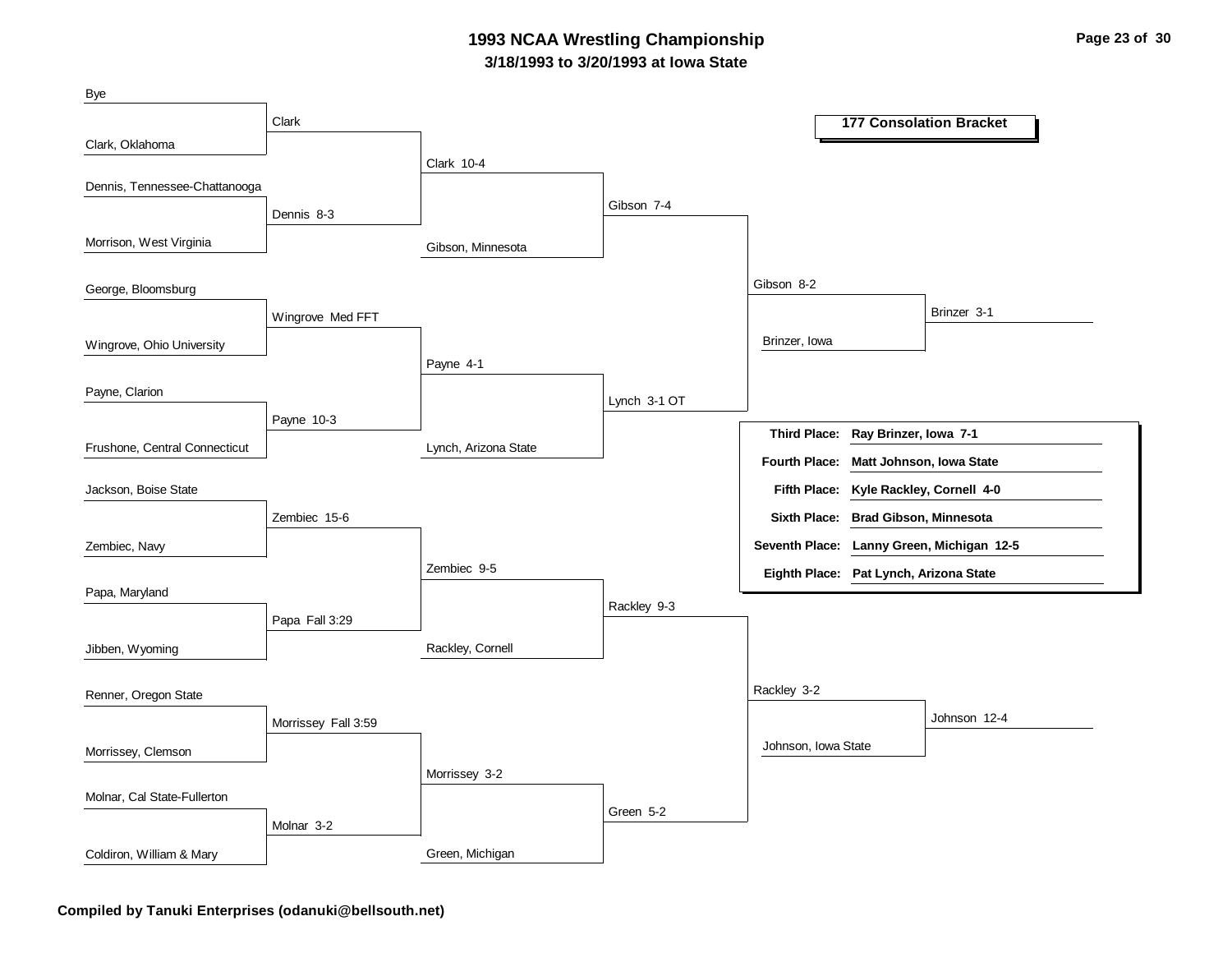**No Pigtails Bouts for 177 Weight Class**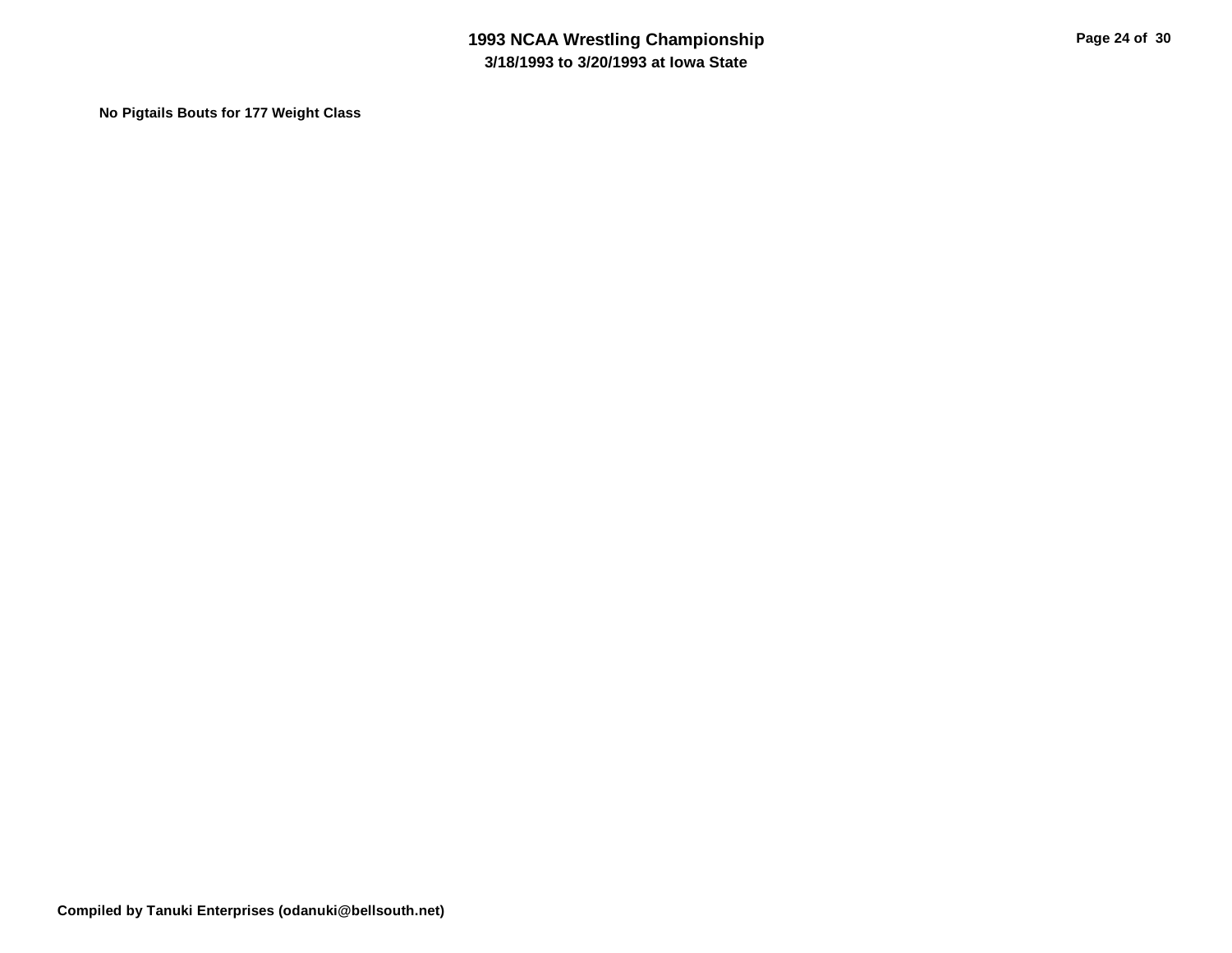# **3/18/1993 to 3/20/1993 at Iowa State 1993 NCAA Wrestling Championship Page 25 of 30**

| Jassen Froehlich, Cal State-Bakersfield [12] |                       |                       |                   |                   |
|----------------------------------------------|-----------------------|-----------------------|-------------------|-------------------|
| Bye                                          | Jassen Froehlich      | Keith Davison 10-5    |                   |                   |
| Dan Henderson, Arizona State                 | Keith Davison 8-2     |                       |                   | 190 Weight Class  |
| Keith Davison, Wisconsin [5]                 |                       |                       |                   |                   |
| Darrin Vincent, Boston University            |                       |                       | Keith Davison 3-2 |                   |
| John Hangey, Rider [4]                       | John Hangey 9-1       |                       |                   |                   |
| John Harrison, Air Force                     |                       | John Hangey 10-1      |                   |                   |
| Dale Budd, Lock Haven                        | Dale Budd 9-3         |                       |                   |                   |
| Emilio Collins, Michigan State [9]           |                       |                       |                   | Rex Holman 5-3    |
| Les Gutches, Oregon State                    | Emilio Collins 6-4 OT |                       |                   |                   |
| Dave Malecek, Northern Iowa [8]              |                       | Emilio Collins 1-1 TB |                   |                   |
| Dan Staats, West Virginia                    | Dave Malecek 2-0      |                       |                   |                   |
| Rex Holman, Ohio State [1]                   |                       |                       | Rex Holman 11-0   |                   |
| Jeff Kloiber, Pittsburgh                     | Rex Holman 14-2       |                       |                   |                   |
| Kerry McCoy, Penn State                      |                       | Rex Holman 13-3       |                   |                   |
| Jerry McCoy, California PA                   | Kerry McCoy 6-1       |                       |                   |                   |
|                                              |                       |                       |                   | Rex Holman 7-5    |
| John Curtis, George Mason [10]               | John Curtis           |                       |                   |                   |
|                                              |                       |                       |                   |                   |
| <b>Bye</b>                                   |                       | Dan Troupe 7-7 TB     |                   |                   |
| Dan Troupe, Iowa State [7]                   | Dan Troupe 6-1        |                       |                   |                   |
| Gerald Carr, Tennessee-Chattanooga           |                       |                       | Dan Troupe 3-1    |                   |
| Tom Storey, Navy                             | Tom Storey 1-0        |                       |                   |                   |
| Stan Gress, Eastern Illinois                 |                       | Tom Storey Fall 6:08  |                   |                   |
| Andy Foster, Oklahoma [2]                    | Dan Madson Fall 2:12  |                       |                   |                   |
| Dan Madson, North Carolina State             |                       |                       |                   | Joel Sharratt 4-2 |
| Tyrone Howard, Bloomsburg                    | Tyrone Howard 9-6     |                       |                   |                   |
| Ian Hearn, Central Michigan                  |                       | Joel Sharratt 7-2     |                   |                   |
| Joel Sharratt, Iowa [3]                      | Joel Sharratt 6-1     |                       |                   |                   |
| Ted Casto, Brown                             |                       |                       |                   |                   |
| Jeff Monson, Illinois [11]                   | Jeff Monson 4-1       |                       | Joel Sharratt 5-4 |                   |
| Albert Olsen, Brigham Young                  |                       |                       |                   |                   |
| <b>Bye</b><br>Ovanes Oganisian, Nebraska [6] | Ovanes Oganisian      | Ovanes Oganisian 11-6 |                   |                   |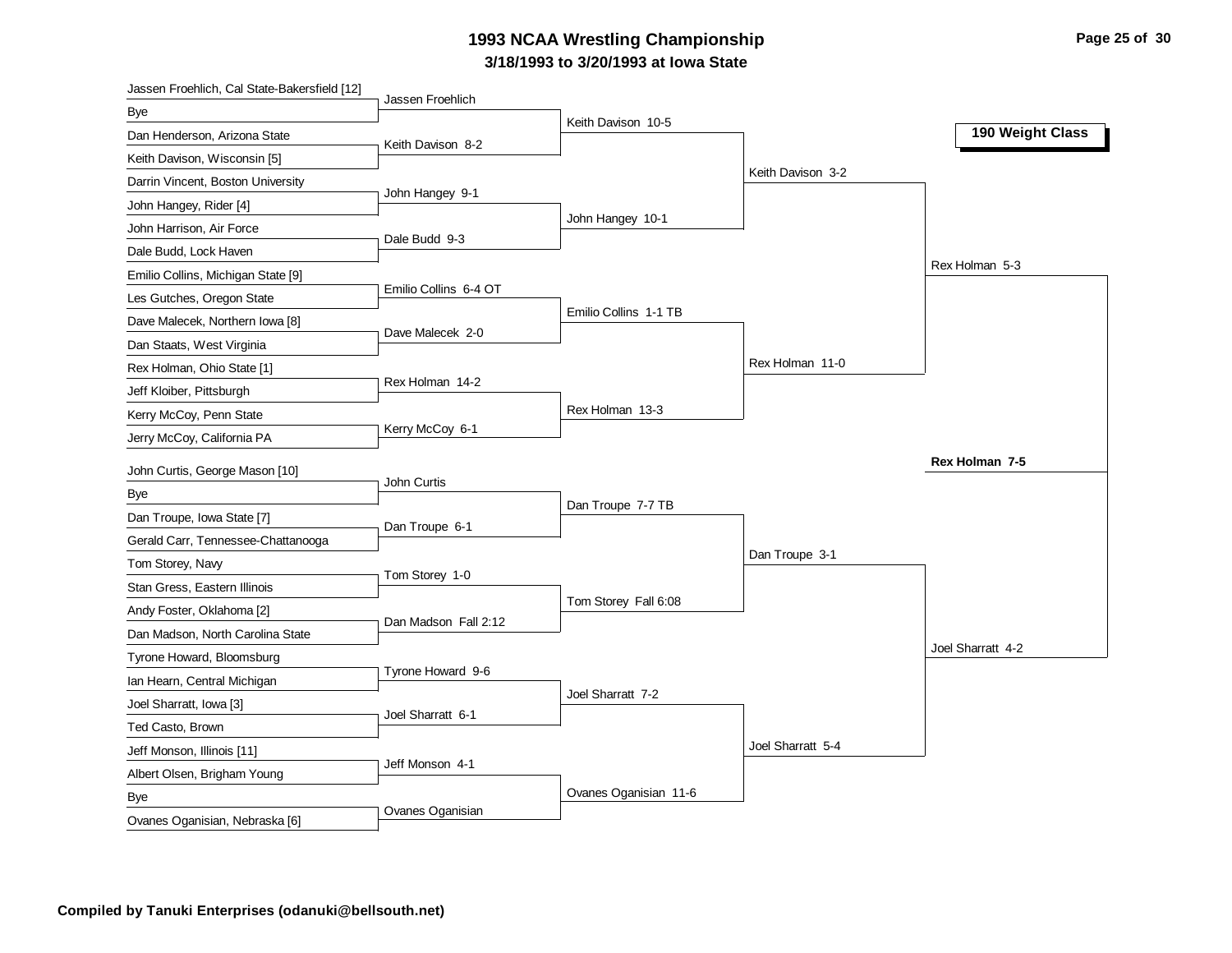### **3/18/1993 to 3/20/1993 at Iowa State 1993 NCAA Wrestling Championship Page 26 of 30**

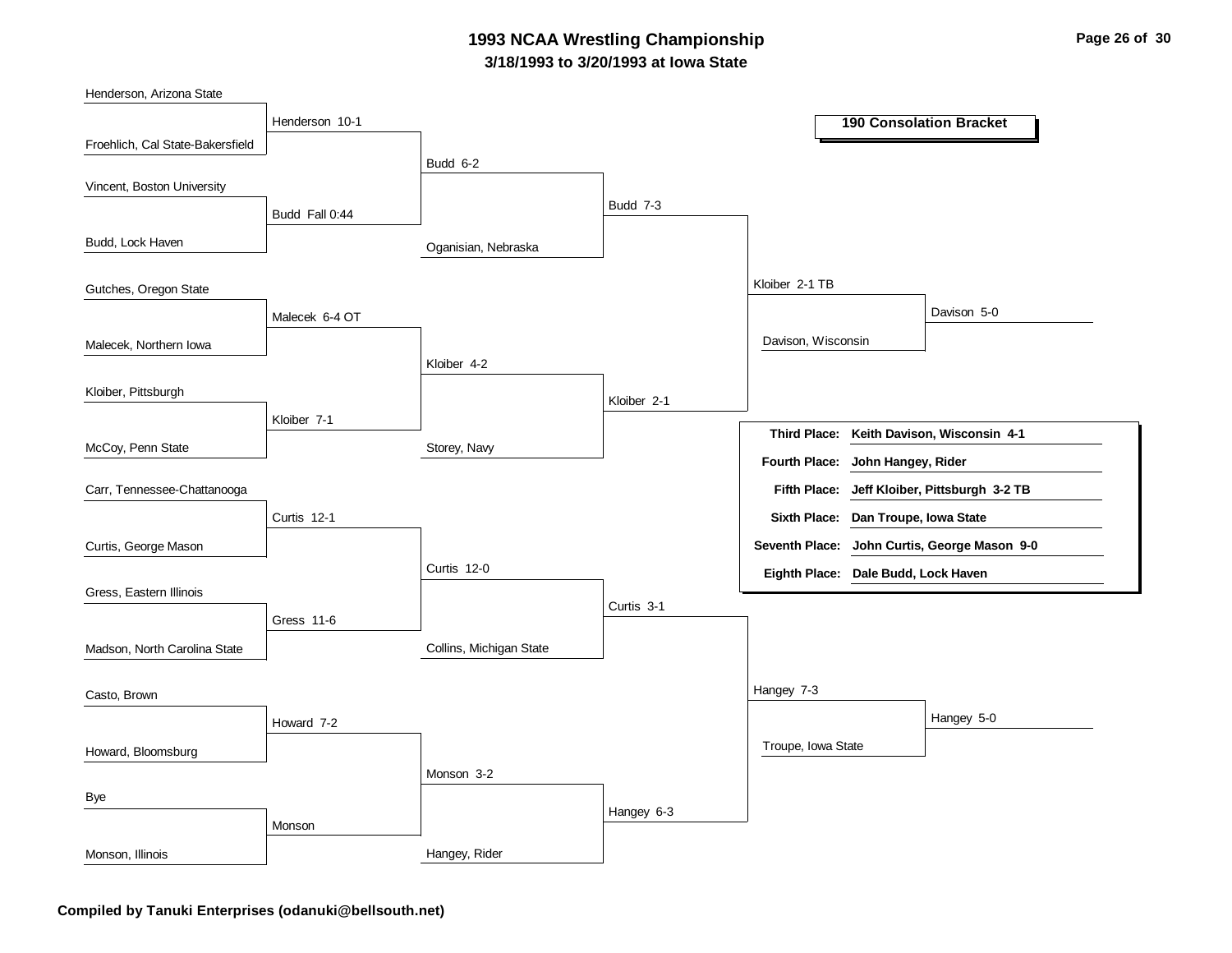**No Pigtails Bouts for 190 Weight Class**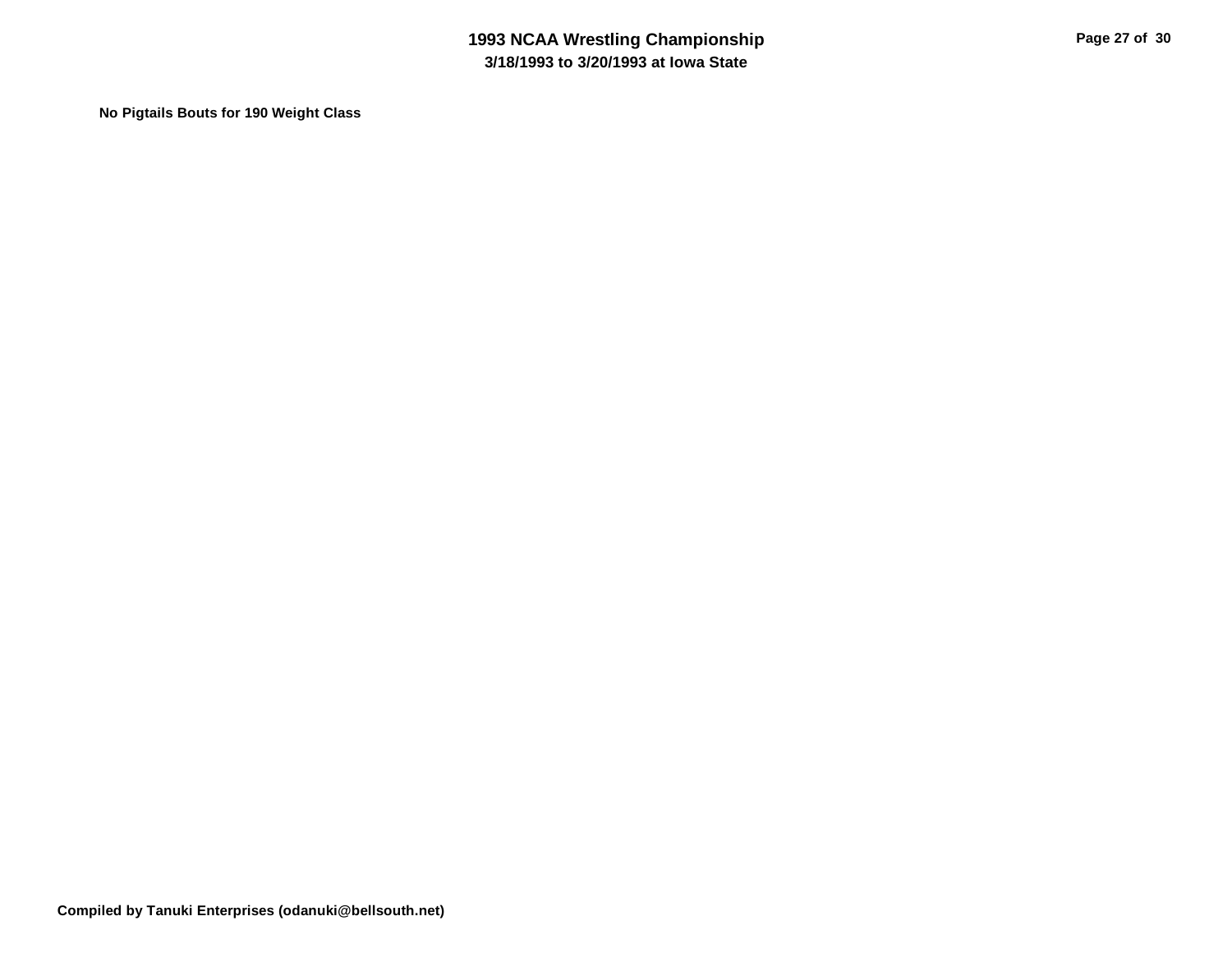# **3/18/1993 to 3/20/1993 at Iowa State 1993 NCAA Wrestling Championship Page 28 of 30**

| Melvin Crosby, Appalachian State           |                            |                             |                       |                            |
|--------------------------------------------|----------------------------|-----------------------------|-----------------------|----------------------------|
| Jeff Scherma, Cleveland State              | Melvin Crosby 4-2          |                             |                       |                            |
| Todd Kinney, Iowa State [4]                | Todd Kinney 13-0           | Todd Kinney 3-0             |                       | 275 Weight Class           |
| Brian Keck, Bloomsburg                     |                            |                             |                       |                            |
| John Oostendorp, Iowa [5]                  |                            |                             | Todd Kinney 12-4      |                            |
| Josh Feldman, Virginia Tech                | John Oostendorp 13-7       |                             |                       |                            |
| Marland Houston, Morgan State              |                            | John Oostendorp 5-1         |                       |                            |
| Greg Troxell, Penn State [12]              | Greg Troxell 5-2           |                             |                       |                            |
| Sylvester Terkay, North Carolina State [1] |                            |                             |                       | Sylvester Terkay 9-5       |
| Rob Sintobin, Clarion                      | Sylvester Terkay Fall 1:02 |                             |                       |                            |
| Dan Hicks, Navy                            |                            | Sylvester Terkay 11-0       |                       |                            |
| Tony Vanek, Boise State                    | Dan Hicks Fall 1:56        |                             |                       |                            |
| Steve King, Michigan [8]                   |                            |                             | Sylvester Terkay 14-0 |                            |
| Jeremy Lay, Missouri                       | Steve King Fall 5:46       |                             |                       |                            |
| Chris Maynor, George Mason                 |                            | Steve King 4-1              |                       |                            |
| Ray Mendoza, Ohio State [9]                | Chris Maynor 5-2           |                             |                       |                            |
|                                            |                            |                             |                       |                            |
|                                            |                            |                             |                       | Sylvester Terkay Fall 1:43 |
| Billy Pierce, Minnesota [2]                | Billy Pierce 9-5           |                             |                       |                            |
| Adam Green, Pennsylvania                   |                            | Billy Pierce Fall 6:10      |                       |                            |
| Mark Whitford, Seton Hall                  | Darrick Green Fall 5:20    |                             |                       |                            |
| Darrick Green, Central Michigan            |                            |                             | Billy Pierce 6-4      |                            |
| Mike Westhead, Rider                       | Justin Greenlee Fall 1:48  |                             |                       |                            |
| Justin Greenlee, Northern Iowa [10]        |                            | Justin Greenlee Fall 2:45   |                       |                            |
| Pat Wiltanger, Pittsburgh                  | Seth Woodill 7-5           |                             |                       |                            |
| Seth Woodill, Cal Poly-SLO [7]             |                            |                             |                       |                            |
| Don Whipp, Michigan State [11]             |                            |                             |                       | Don Whipp 2-1 TB           |
| Chris Anderson, Oregon                     | Don Whipp 6-1              |                             |                       |                            |
| Lorenzo Neal, Fresno State [6]             | Lorenzo Neal 7-0           | Don Whipp 4-2 OT            |                       |                            |
| Steve Lawson, Cal State-Bakersfield        |                            |                             |                       |                            |
| Rulon Gardner, Nebraska [3]                |                            |                             | Don Whipp 7-3         |                            |
| Tony Vaughn, Purdue                        | Rulon Gardner 8-4          |                             |                       |                            |
| Bruce Morgan, Cornell                      | Bruce Morgan 12-7          | Rulon Gardner TF 16-1, 7:00 |                       |                            |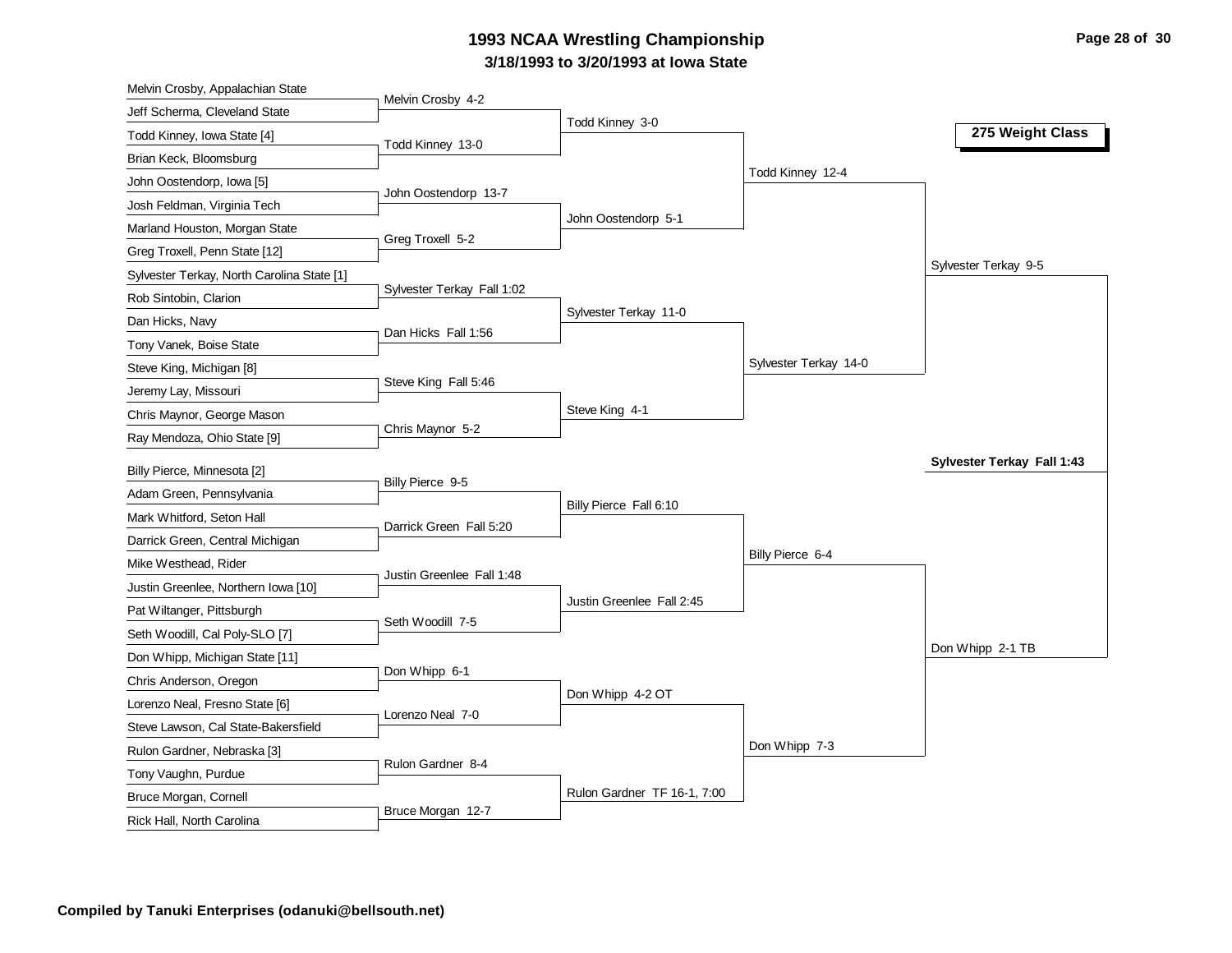### **3/18/1993 to 3/20/1993 at Iowa State 1993 NCAA Wrestling Championship Page 29 of 30**



**Compiled by Tanuki Enterprises (odanuki@bellsouth.net)**